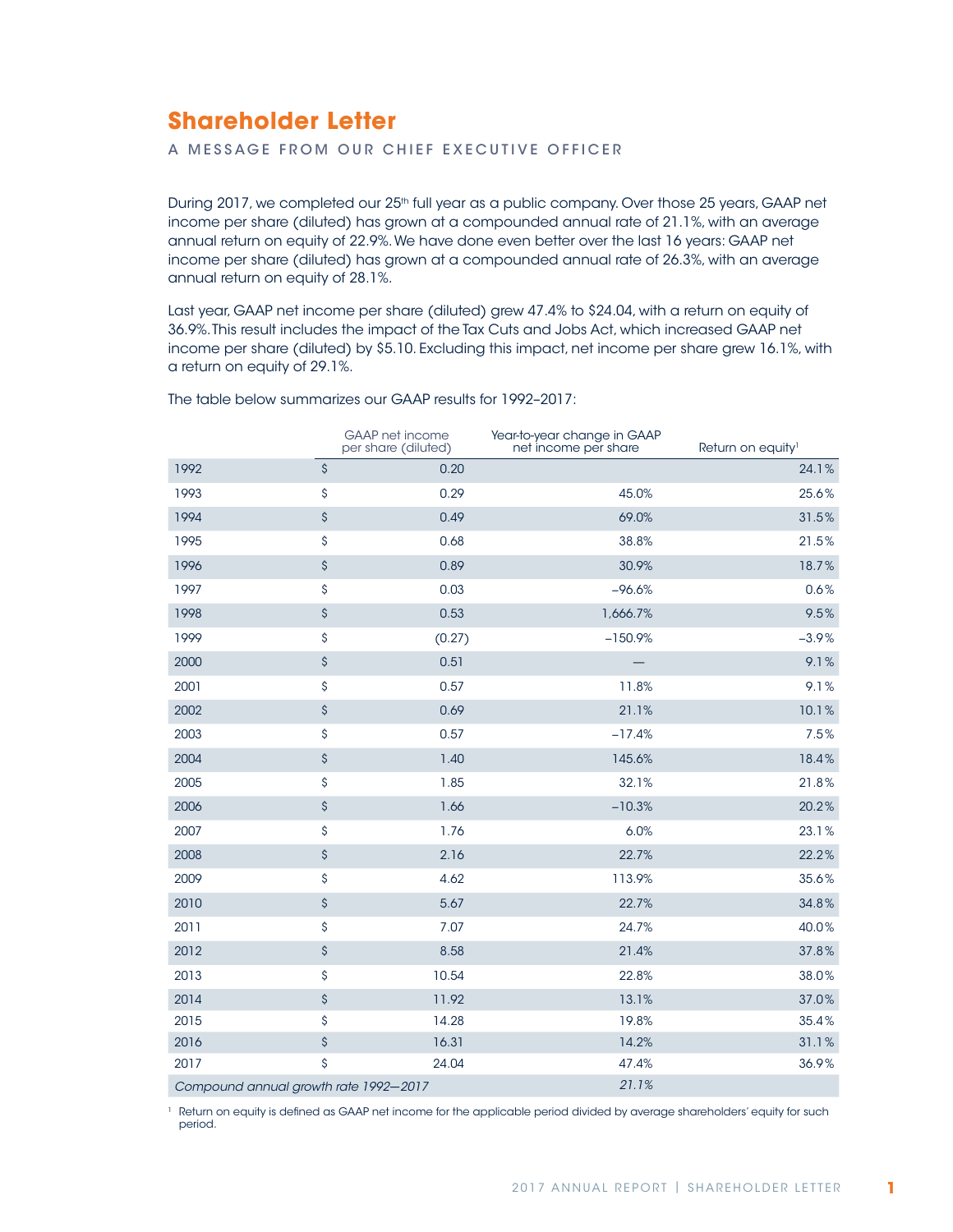### BACKGROUND

Credit Acceptance works with car dealers nationwide to enable them to sell vehicles to consumers who wish to finance their vehicle purchase. We allow the dealer to finance any customer, regardless of his or her credit history. This gives the dealer the ability to sell a vehicle to a customer that, without us, the dealer would have to turn away. The incremental sale creates incremental profit for the dealer, and the potential for incremental repeat and referral business.

The benefit of our program from the customer's perspective is also significant. We provide an opportunity for our customers, many of whom have been turned down for financing from other lenders, to purchase a vehicle and establish or reestablish a positive credit history, thereby moving their financial lives in a positive direction.

Our company, like most of our competitors, is an indirect auto finance company, which means the financing contract is originated by the auto dealer and immediately assigned to us in exchange for compensation. The transaction between the dealer and the consumer is technically not a loan, but instead something called a retail installment contract. However, for simplicity and to conform to the language we use in our disclosures, I will refer in this letter to retail installment contracts as loans and to indirect auto finance companies as lenders.

The auto finance market is large and fragmented, with over \$1.2 trillion in outstanding balances as of December 31, 2017. We compete with banks, credit unions, auto finance companies affiliated with auto manufacturers, and independent auto finance companies. Our approach to the market is unique for two reasons. First, every customer, regardless of credit history, is offered an opportunity to purchase a vehicle. Second, for most of the vehicle sales we finance, the dealer shares in the cash flows from the loan. (Dealers are compensated by receiving 80% of all net collections throughout the life of a loan.) This is a critical element of our success as it creates an alignment of interests. The dealer benefits if the customer is successful in repaying his loan and reestablishing his credit. Therefore, the dealer has an incentive to sell a vehicle at a price the customer can afford and a vehicle that will last the term of the loan. In addition, the dealer has an incentive to help the customer after the sale if there are issues with the vehicle.

### **HISTORY**

Credit Acceptance was founded in 1972 by our former Chairman of the Board, Don Foss. From 1972 through the early 1990s, there were very few companies attempting to serve the market segment that Don had identified. As a result, during this period we had an almost unlimited opportunity to write new business at very high levels of profitability. Following our initial public stock offering in June of 1992, our business grew rapidly. Over the next four years, earnings per share (diluted) grew at a compounded annual rate of 45.2% per year, from \$0.20 in 1992 to \$0.89 in 1996.

But our reported results during this period did not reflect the true economic performance of our business, which was rapidly deteriorating. Following our initial public offering, we began to see a dramatic increase in competition, in part inspired by our prior success. In 1993 and 1994, the loans we were originating were still very profitable. But by the end of 1995, this was no longer true. Because we did not have the right tools in place to monitor the profitability of the loans we were originating, we continued to grow rapidly in 1995, 1996 and most of 1997.

During the third quarter of 1997, we installed a new system that provided us with the data we needed to begin forecasting the future cash flows expected from each loan. While our initial efforts at forecasting were not perfect, obtaining this new capability was a key milestone in our history. But before we could take full advantage of it, we first had to repair the damage caused by our prior mistakes. In the third quarter of 1997, we recorded a \$60.0 million charge to reflect our revised estimate of the cash flows our loan portfolio would generate. The charge caused a loss of \$27.7 million for the quarter. I and Doug Busk, who is still a key member of our leadership team, traveled all over the country meeting with lenders and rating agencies to explain what had occurred and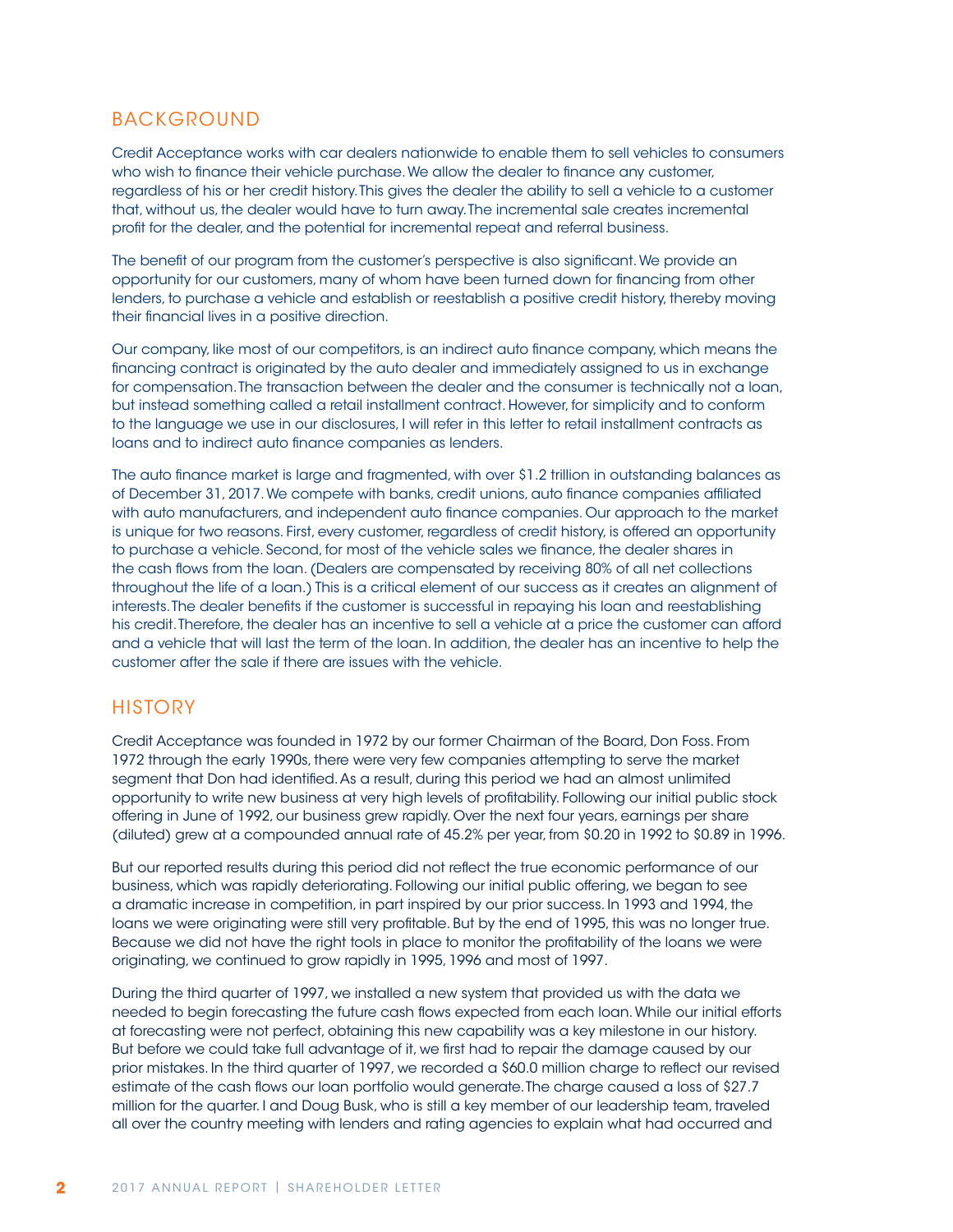plead for mercy. It was a humbling experience and one I promised myself I would not repeat. While our lenders agreed to waive our covenant violations, it was clear the period of easily accessible capital had come to an end. Our share price, which had peaked at \$28.75 per share in October of 1995, had fallen to a low of \$3.00 per share in October of 1997.

We spent much of 1998 and 1999 reducing our debt balances and using the insights we had learned from our new system to invest our existing capital in loans that would be more profitable. We eliminated unprofitable dealer relationships and began to establish advance rates on new loans that reflected the cash flows we were forecasting from those loans. (An advance is the amount paid to dealers when loans are originated.) We made steady progress, greatly assisted by the fact that many of our competitors had made even worse mistakes and were forced to exit our market entirely.

Our mistakes from the past, however, were not yet behind us, and in 1999 we recorded an additional \$60.8 million charge reflecting even lower estimated cash flows for loans originated in 1995–1997 than we had recorded previously. This charge caused a loss for the third quarter of 1999 of \$33.6 million and a loss of \$12.6 million for the year, a result which would have been worse if not for a \$10.0 million after-tax gain from the sale of a credit reporting business we had acquired in 1996. The loss made 1999 the only unprofitable year in our history. While this disappointing result made our job of obtaining additional capital more difficult, this obstacle was less important than it had been in 1997. We had repaid a significant portion of our debt and were more focused on investing the capital we did have at a higher rate of return.

Another important milestone occurred in 1999. Tom Tryforos joined our Board. My relationship with Tom goes back to the early 1990s. Tom invested in Credit Acceptance shortly after our initial public offering and shrewdly sold his investment as competition in our market began to intensify. He was able to exit with a nice profit on his investment. I spent a fair amount of time in investor relations during this period and, although I was inexperienced, I was smart enough to recognize that Tom was different from any other investor I had met. He had an annoying knack of asking questions that I realized were of critical importance but that I had never thought to ask myself. I lost contact with him for a few years after he sold his position but he resurfaced again in 1997 after our share price had dropped. He had decided to reinvest, and I began speaking to him on a regular basis. I took the opportunity to learn as much as I could from Tom, and his influence made a significant difference not only in my career but also in the Company's success in the years that followed. The Company's relationship with Tom was formalized in July of 1999, when he joined our Board. Not only was Tom still asking all the right questions, but he was now helping us find the answers. One of the first changes he made as a Board member was to establish a minimum required return on capital. The message was clear: If we couldn't earn more than our cost of capital, we needed to give that capital back to shareholders. This message got our attention, since at the time we weren't meeting his minimum requirement.

In 2000, we continued to focus on improving our return on capital. By the end of 2000, we had undergone a dramatic transformation. From 1992 until 1997, the amount of capital we required increased at a remarkable rate. At year-end 1992, we had had \$42 million in capital invested. By year-end 1997, that number had grown to \$641 million. Over that same period, we had gone from writing loans that produced returns on capital in excess of 20% to writing those that barely earned a return at all. By the end of 2000, invested capital had declined to \$414 million, but for the first time in many years, the return on capital of the loans we originated during the year exceeded our cost of capital. By only investing our capital when we could earn an appropriate return, we went from consuming capital rapidly to generating excess capital, which we used to continue repaying outstanding debt. After showing a loss of \$12.6 million in 1999, or \$0.27 per share (diluted), we reported earnings for 2000 of \$22.5 million, or \$0.51 a share (diluted).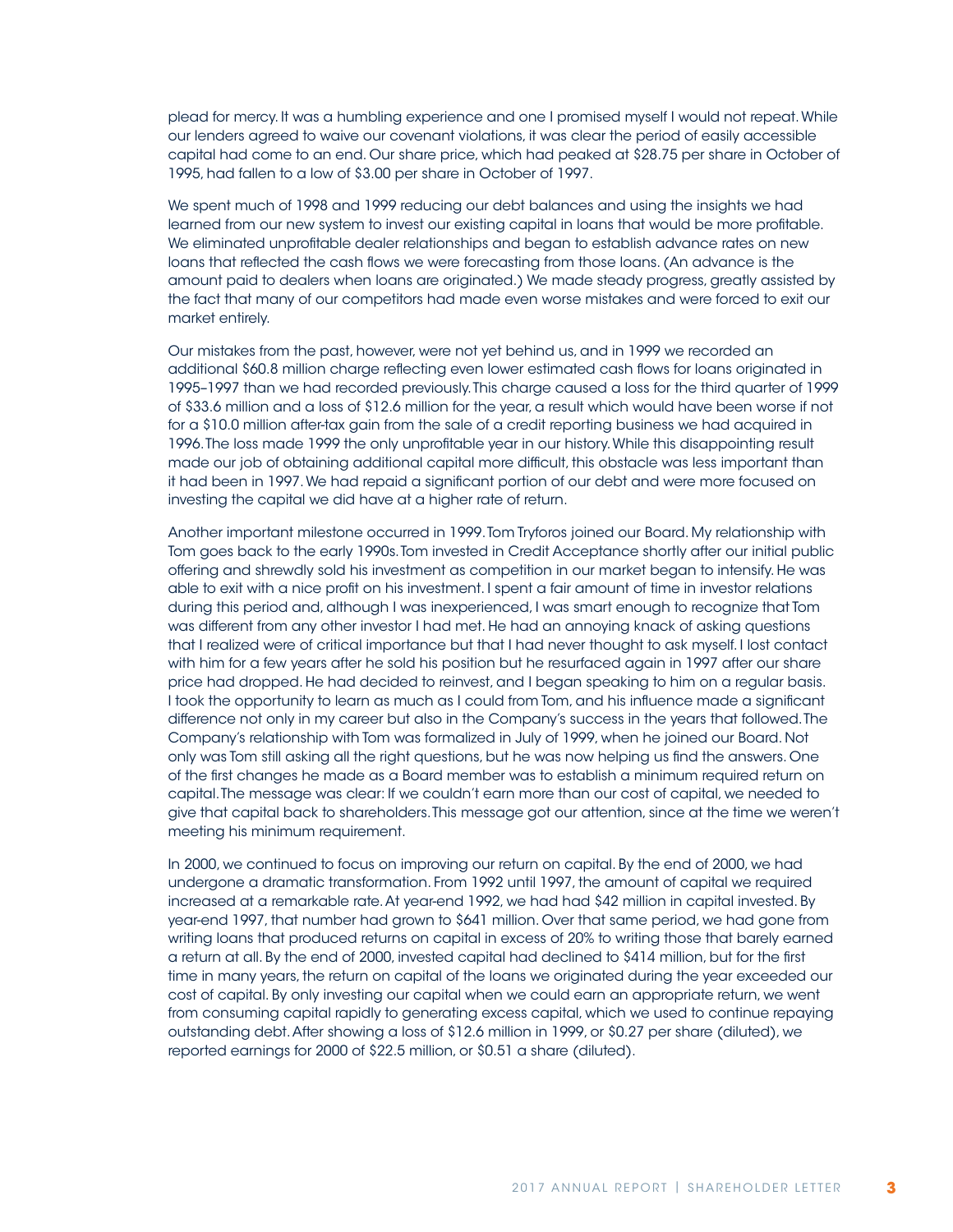With Tom's help, we found another important way to use our capital: We began to repurchase our shares. From August of 1999, when our share repurchase program began, through the end of 2000, we repurchased over 3.8 million shares of stock at an average price of \$5.24. Based on our share price today, the shares we repurchased for just over \$20 million during that period are now worth over \$1.2 billion. Tom earned his Board fees that year, which at the time were \$1,500 per quarter.

In 2001, we began to grow our loan volumes again. By this time, we had transformed our sales force from a small team located at our headquarters to a much larger, field-based team located in the markets we served. During that year, we implemented our Internet-based loan origination system, called CAPS, which enabled us to greatly simplify our program and make it easier for dealers to use. CAPS allowed us to implement even more precise pricing based on the individual characteristics of each application we received, and allowed us to provide offers to the dealer much faster. Perhaps most important, CAPS made it easier for us to experiment, and we began piloting different requirements for new loans, including writing longer-term loans than we had previously. In 2001, we grew loans receivable by 21.8% and we reported earnings of \$24.7 million, or \$0.57 a share.

I was named CEO in January of 2002. Over the next 16 years, GAAP net income per share (diluted) increased at a compounded annual rate of 26.3%. We faced challenges during this period, many of which related to the impact of competitive and economic cycles. I will discuss these cycles in more detail in the next section. But over the last 16 years, we succeeded in spite of the challenges. We continued to focus on investing our capital wisely, and consistently earned a return on capital well above its cost, even in years when our loans performed worse than we expected. We gave even more attention to our core business, exiting several non-core businesses that we had started prior to 2002. We continued to use excess capital to repurchase stock, buying approximately 29.5 million shares from 2001 to 2017. But mostly, we focused on applying the many lessons we had learned over the years to improve our product and our culture. Today, we have a product that provides enormous benefits to our dealers and our customers, and a culture that attracts talented people to our company and enables them to perform to their potential. Our work environment has been recognized for each of the last five years by *Fortune* magazine in its annual list of 100 Best Companies to Work For.

## IMPACT OF BUSINESS CYCLES ON OUR PERFORMANCE

It is important for shareholders to understand the impact of the external environment on our performance. Both competitive cycles and economic cycles have affected our results historically and are likely to do so in the future.

#### *Competitive cycles*

We have gone through several cycles of competition. From 1972 through the early 1990s, we had very little competition. This changed following our initial public offering in 1992, as I described earlier. In late 1997, competition retreated when capital became unavailable. But competition started to return in 2003. The environment became increasingly difficult as it became easier for competitors to obtain capital. The cycle came to a halt toward the end of 2007, when capital markets tightened as result of the global financial crisis.

In contrast to the poor results we delivered during the first cycle, we produced very good ones during the 2003–2007 cycle. We had improved many important aspects of our business between the first and second cycles, including our ability to predict loan performance, deploy risk-adjusted pricing, monitor loan performance and execute key functions consistently.

As a result of the increasingly difficult competitive environment, and our reluctance to increase the money we advanced to dealers for the loans (since larger advances would have diminished our margin of safety), volume per dealer declined 41.7% from 2003 to 2007. In order to grow, we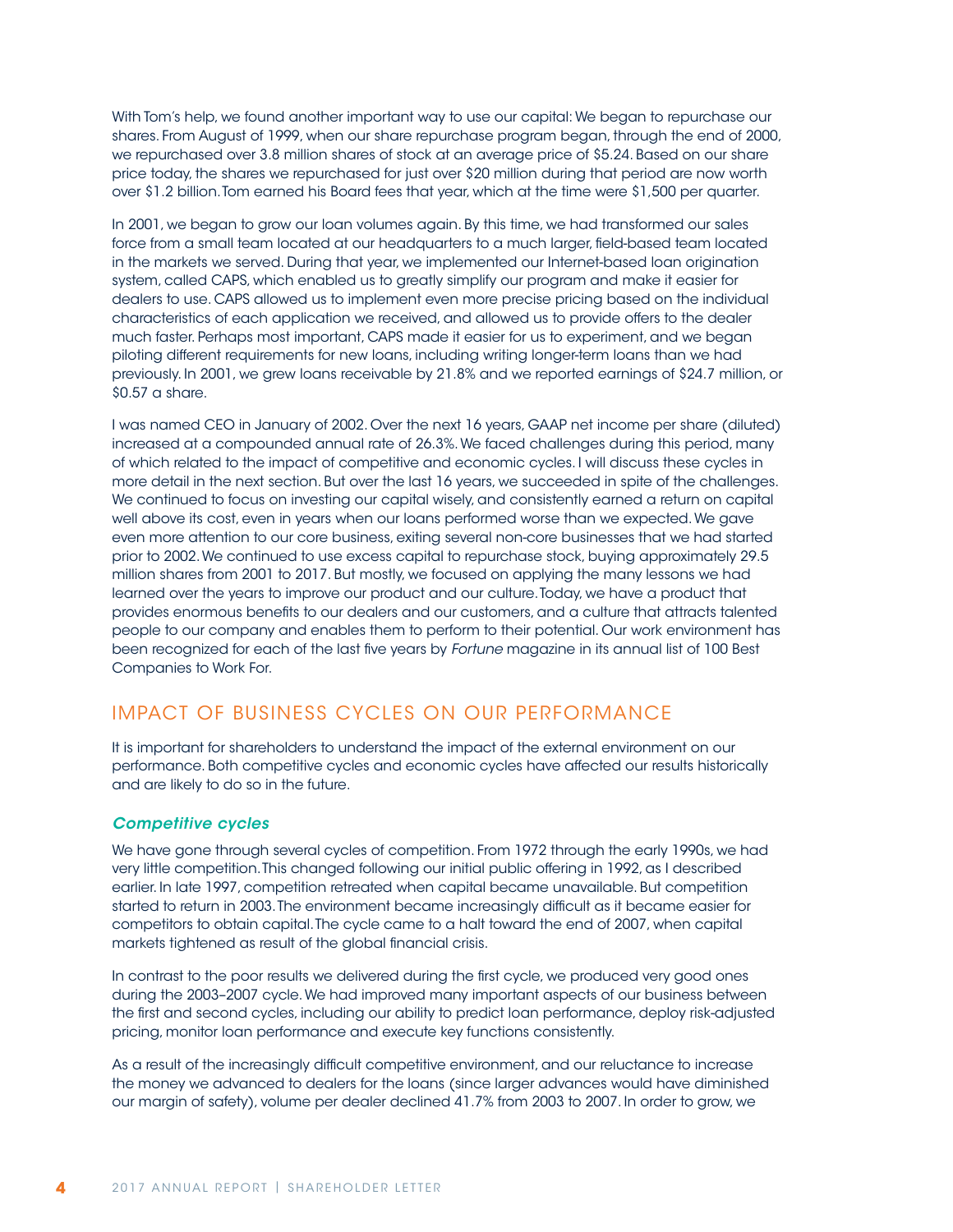focused on increasing the number of active dealers. This strategy was successful—the number of active dealers in 2007 was triple the number in 2003, and GAAP net income per share (diluted) more than tripled, to \$1.76 in 2007 from \$0.57 in 2003.

The cycle ended in late 2007. In contrast to the first cycle, which ended when capital providers understandably lost confidence in the industry as a result of poor financial results, this cycle ended for reasons that had little to do with anything that occurred in our industry. Instead, this cycle ended as a result of the global financial crisis triggered by the collapse of the housing market. Capital again began to retreat from our industry, and many of our competitors either exited the market entirely or dramatically reduced originations. Competition began to return to our market in 2010, but the environment nevertheless remained favorable in that year and in 2011. As a result, we made considerable progress during the 2008–2011 period. While the number of active dealers grew more slowly than it had in 2004–2007, the lack of significant competition allowed us to reduce advance rates and dramatically improve per unit profitability. The following table compares the results from each of the two periods:

|           |                               | Active dealers |                                   | GAAP net income per share (diluted) |      |                                   |  |  |  |
|-----------|-------------------------------|----------------|-----------------------------------|-------------------------------------|------|-----------------------------------|--|--|--|
| Period    | Start of period End of period |                | Compound<br>annual<br>growth rate | Start of period End of period       |      | Compound<br>annual<br>growth rate |  |  |  |
| 2003-2007 | 950                           | 2.827          | $31.3\%$ \$                       | 0.57 S                              | 1.76 | 32.6%                             |  |  |  |
| 2007-2011 | 2.827                         | 3.998          | $9.1\%$ \$                        | 1.76 S                              | 7.07 | 41.6%                             |  |  |  |

Although we had success during both periods, it was much easier to grow GAAP net income per share during 2008–2011 than it had been in the prior cycle. While we fared much better than our competitors thanks to our conservative balance sheet and high returns on capital, capital constraints did not allow us in 2008 and 2009 to write as much business as we would have liked. Absent these capital constraints, the results would have been even better.

The favorable environment began to change rapidly starting in 2012 as capital returned to our market. By 2013, the number of vehicles financed for customers with subprime credit scores—one indicator of the degree of competition—had surpassed the comparable number in 2007, the last year of the prior cycle. Since 2013, the environment has continued to be challenging.

As we did in the 2003–2007 cycle, we have again focused on growing our profits by growing the number of active dealers. This strategy has become more difficult with time due to the challenge of increasing a larger active dealer base at the same rate. When the last cycle started, in 2003, we had only 950 active dealers. By 2011, the number had grown to 3,998. Despite the much larger dealer base, our strategy again produced impressive results over the first four years (2012–2015) of the latest competitive cycle, with both active dealers and GAAP net income per share (diluted) more than doubling. The table below updates the prior table with the results for 2012–2015:

|           |                 | Active dealers | GAAP net income per share (diluted) |  |                 |  |               |                                   |
|-----------|-----------------|----------------|-------------------------------------|--|-----------------|--|---------------|-----------------------------------|
| Period    | Start of period | End of period  | Compound<br>annual<br>growth rate   |  | Start of period |  | End of period | Compound<br>annual<br>growth rate |
| 2003-2007 | 950             | 2.827          | $31.3\%$ \$                         |  | 0.57            |  | 1.76          | 32.6%                             |
| 2007-2011 | 2.827           | 3.998          | $9.1\%$ \$                          |  | 1.76S           |  | 7.07          | 41.6%                             |
| 2011-2015 | 3.998           | 9.064          | 22.7%                               |  | 7.07            |  | 14.28         | 19.2%                             |

The current cycle has now lasted longer than either of the prior two cycles. As of the date of this letter, it is hard to see anything on the horizon that will cause this current cycle to end.

The longer the cycle continues and the larger our active dealer base becomes, the more difficult it will be to grow active dealers and profitability. These challenges began to impact our results in 2016. Although active dealers increased by 16.2% in 2016 and unit volume increased by 10.9%,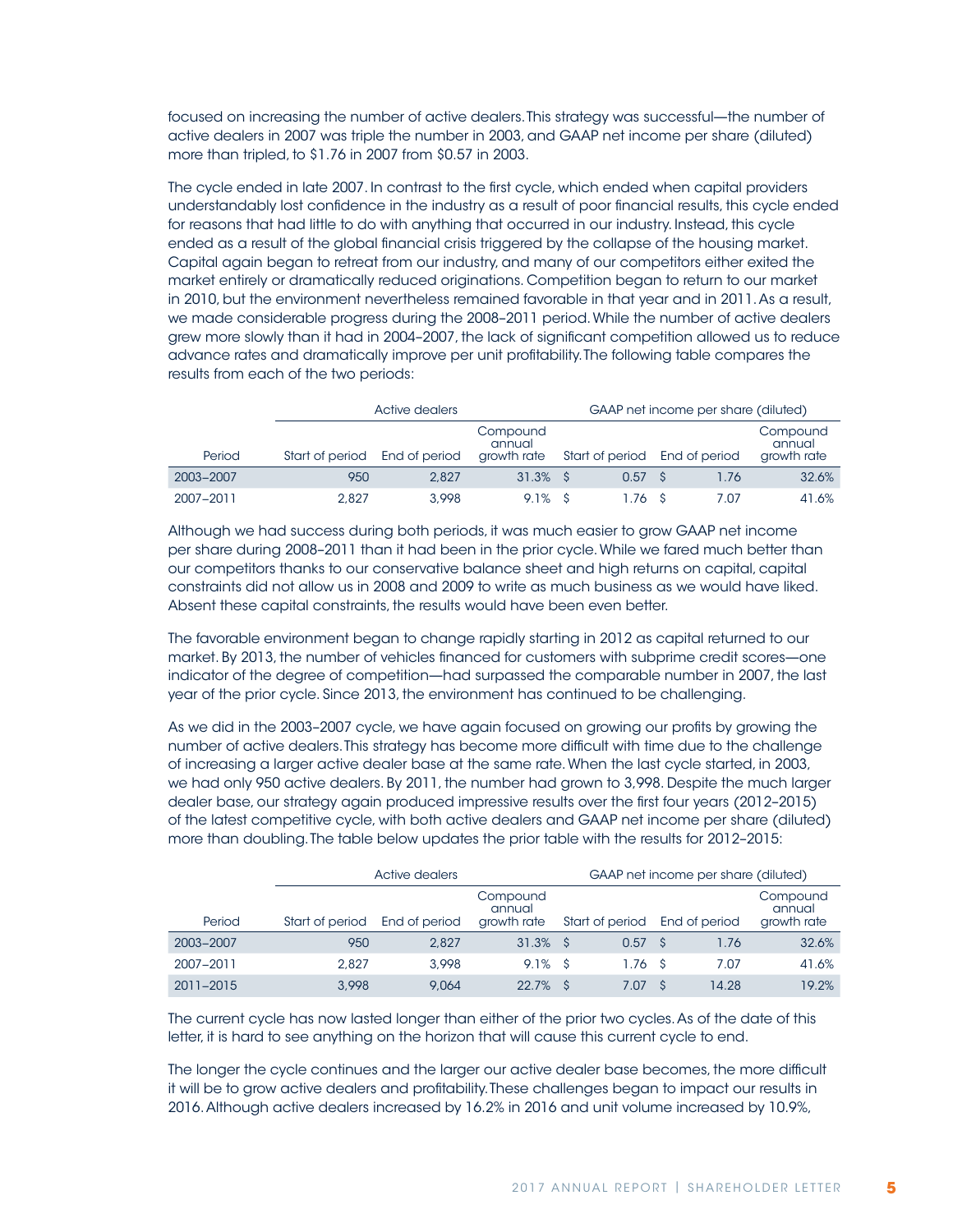unit volume growth slowed considerably as the year progressed. Volumes grew 21.1% during the first quarter, 15.1% during the second quarter and 12.0% during the third quarter. During the fourth quarter of 2016, unit volume declined by 5.6%.

To improve our chances of success, in August of 2016 we began to expand our field sales force. Historically, there has been a strong correlation between the number of loans we originate and the size of our sales force. In July of 2016, we had a sales force of 247 people. By the end of the third quarter of 2017, we had increased it to 325. During the first three quarters of 2017, the expansion of our sales force did not improve our results, as unit volume declined by 3.8%. But during the fourth quarter of 2017, unit volume increased by 10.8%, with most of that growth coming from salespeople who had been added since the expansion began.

The difficulty we experienced over the last two years was not unexpected. In my letters for the 2014, 2015 and 2016 annual reports, I expressed caution about our ability to grow a larger active dealer base during a difficult competitive environment. While our most recent quarter's results are a positive sign, unless the competitive environment becomes more favorable, growing active dealers and unit volumes will be a continuing and likely a growing challenge.

#### *Economic cycles*

Economic cycles affect our business as well. Increases in the unemployment rate put downward pressure on loan performance, and conditions in the capital markets make it more difficult to access the capital we need to fund our business.

From 1972 through 1991, the United States experienced two significant increases in the unemployment rate. The first occurred in 1974–1975 and the second in 1980–1982. However, the information we accumulated during these periods was largely anecdotal, as we did not capture loan performance data during this early stage of the Company's development.

We began to capture loan performance data in 1991 (although we did not have the tools to adequately assess this data until 1997). The period from 1991 through April of 2008 was a time of relatively stable unemployment levels. The only significant increase in unemployment rates occurred in 2001. But that was a year in which we made major changes to our origination systems and loan programs that made it harder for us to draw clear conclusions from what we observed. As a result, prior to the most recent economic downturn, we had only a limited ability to predict the impact of sharply rising unemployment rates on our loan portfolio. One conclusion we did draw (from the limited information we had accumulated for the period 1972 through April 2008) was that our loans would likely perform better than many outside observers would expect. However, that conclusion was far from certain.

The most recent financial crisis began to unfold in 2007. Adding to the challenge was the fact that 2007 was also a period of intense competition within our industry. As I discuss in more detail in a later section, loans originated during highly competitive periods tend to perform worse. From April 2008 through October 2009, the national unemployment rate increased from 5.0% to 10.0%. This combination of events—intense competition, followed by severe economic deterioration—provided a perfect test of our business model, one that would confirm either our views or the views of skeptics. We believe that our financial results during the financial crisis demonstrate that we passed the test with flying colors. GAAP net income per share (diluted) rose 22.7% in 2008 and 113.9% in 2009.

We did experience deterioration in our loan performance, but it was modest. In contrast, many of our competitors experienced a much greater fall-off in their loan performance and reported poor financial results. Because our competitors generally target low levels of per loan profitability and use debt much more extensively than we do, any adverse change in the economic environment is likely to have a much more damaging impact on their results than on ours.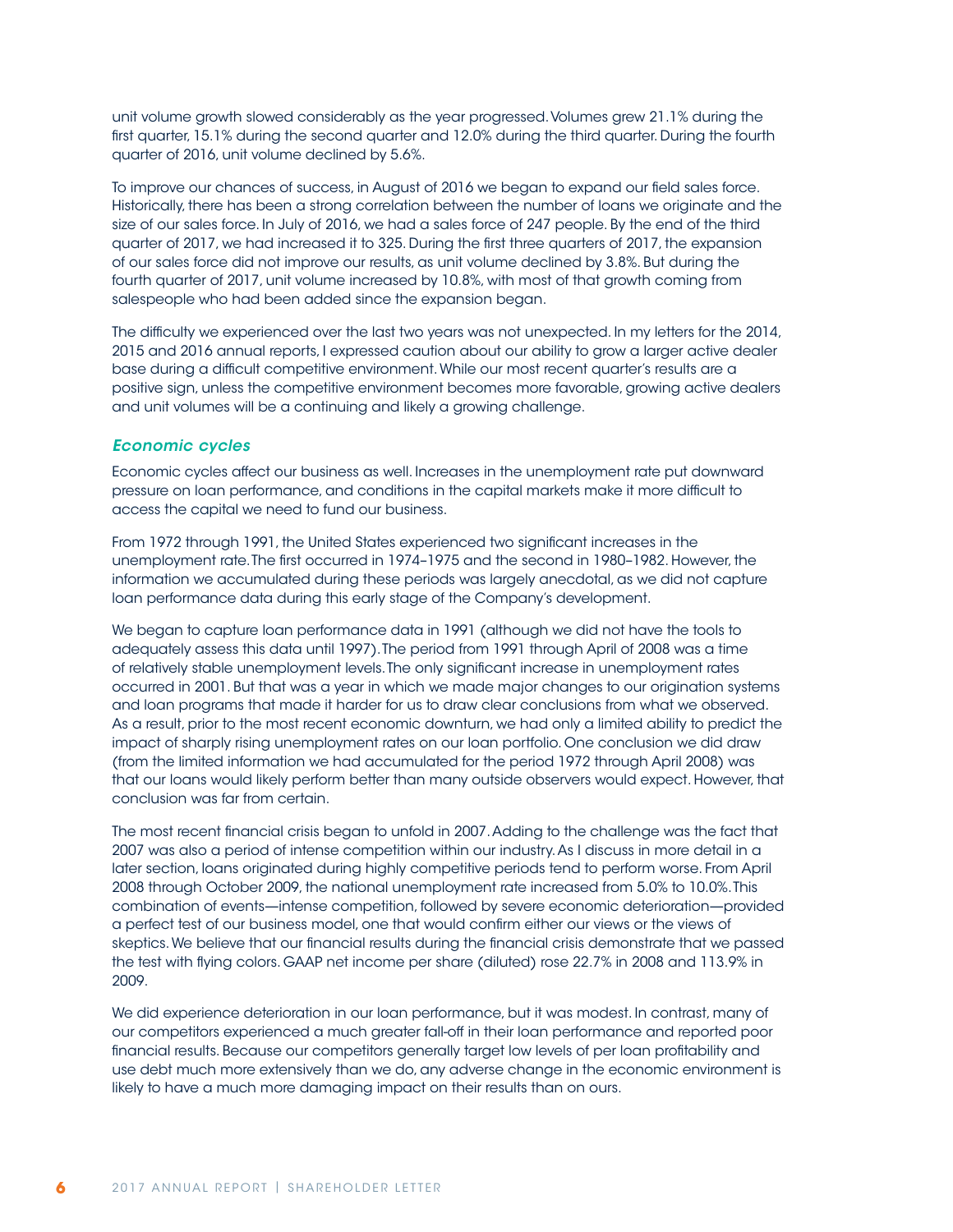#### *Access to capital*

Besides impacting loan performance, the financial crisis made it more difficult to access capital. The tightening of the capital markets began in mid-2007 and continued throughout 2008 and much of 2009. During 2008, we had enough success obtaining capital to be able to originate \$786.4 million in new loans, an increase of 14.1% from 2007.

The capital markets became less accessible as 2008 progressed, however. As a result, we began to slow originations growth through pricing changes which began in March and continued throughout the remainder of 2008. During 2009, we continued to slow originations based on the capital we had available. We originated \$619.4 million of new loans, 21.2% less than in 2008. While we would have preferred a higher level of originations, we did not have access to the new capital we would have required on terms that we found acceptable.

Our access to capital improved at the end of 2009, and since that time capital has been readily available. However, we believe we are well positioned should capital become more difficult to obtain. Since 2009, we have taken several steps to improve our position: We have (1) completed four offerings of senior notes, two series of which are currently outstanding and which provide us with \$550.0 million of long-term debt capital; (2) lengthened the terms of our asset-backed financings; (3) increased our revolving credit facilities from \$540.0 million at the end of 2009 to \$1.2 billion currently; and (4) lengthened the terms of these facilities so the earliest date they mature is August 2019. We maintain a considerable amount of available borrowing capacity under our revolving credit facilities at all times: As of the date of this letter, we have \$1.0 billion of such unused capacity.

Lengthening the term of our debt facilities, issuing higher-cost long-term debt and keeping available a significant portion of our revolving credit facilities increase our funding costs and reduce short-term profitability. However, these steps greatly improve our ability to fund new loans should capital markets become inaccessible. While we were able to produce outstanding results during the financial crisis, we believe the steps we have taken will allow us to do even better should a similar crisis occur in the future.

While accessing capital will at times be challenging, we believe we offer our lenders an extremely secure investment. The combination of our high returns on capital, conservative use of debt and unique risk-sharing arrangement with our dealers means our lenders enjoy a large margin of safety. We have a long, public track record of predicting the performance of our loans with reasonable precision. (I will discuss that record in detail in a later section.) Importantly, because of their large margin of safety, our lenders do not require anything close to our historical level of forecasting precision in order for their loans to us to remain secure. Simply put, we need to recover only slightly more than half of our forecasted cash flows in order for our lenders to be repaid 100% of their loans to us, including interest.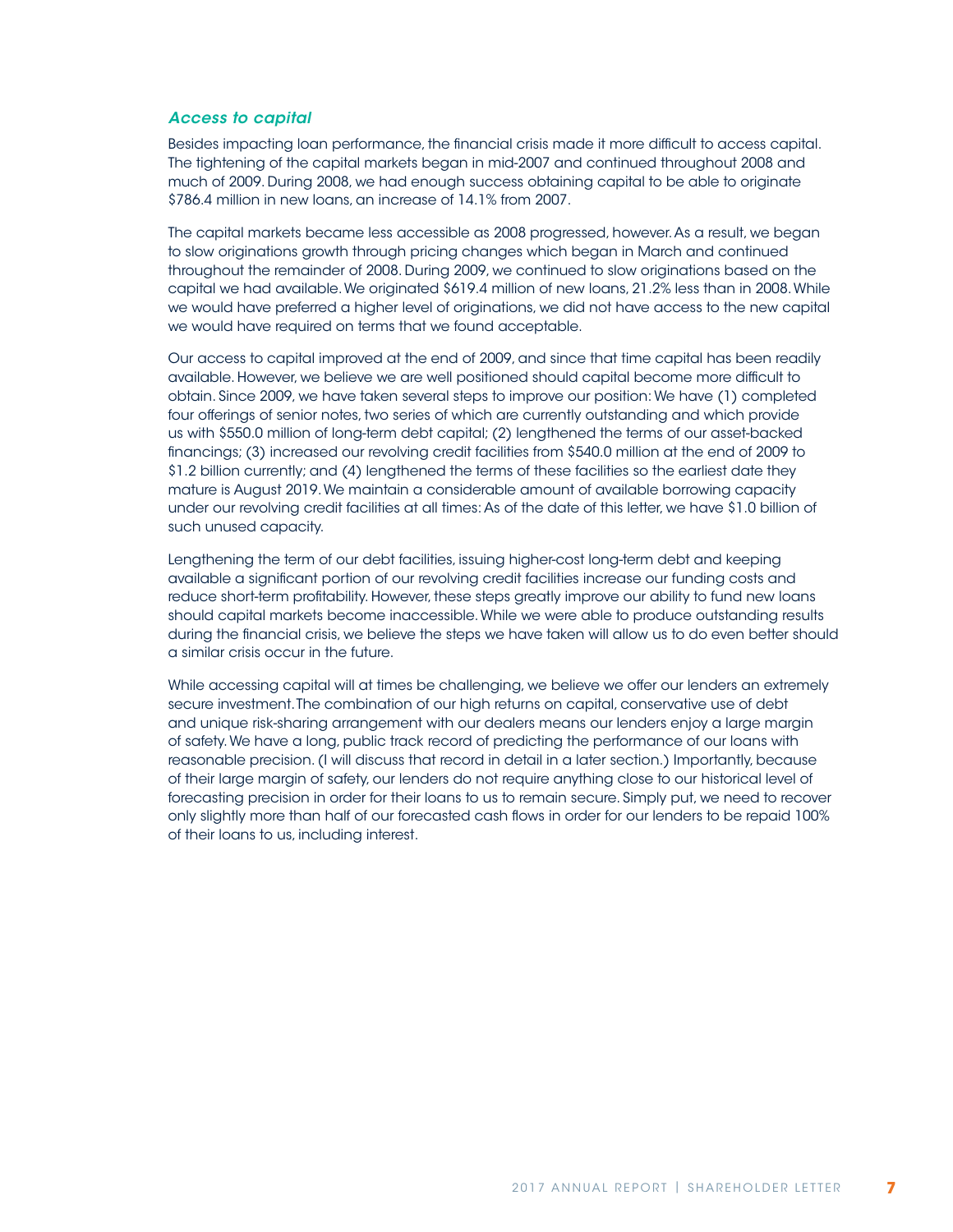## ADJUSTED RESULTS

Our reported financial results include both GAAP and adjusted numbers. Historically, to arrive at the latter, we have adjusted the GAAP results to normalize tax rates, eliminate non-recurring expenses and eliminate discontinued operations. For simplicity, I have excluded these adjustments from prior-year letters. However, there are three other adjustments which I have previously discussed: (1) a floating yield adjustment, (2) a program fee yield adjustment and (3) a senior notes adjustment. Due to the significant impact of the Tax Cuts and Jobs Act passed in December 2017, I have also included an income tax adjustment in the current-year letter. All four adjustments are explained below:

#### *Floating yield adjustment*

The purpose of this adjustment is to modify the calculation of our GAAP-based finance charge revenue so that both favorable and unfavorable changes in expected cash flows from loans receivable are treated consistently. To make the adjustment understandable, we must first explain how GAAP requires us to account for finance charge revenue, which is our primary revenue source.

The automobile dealer receives two types of payments from us. The first payment is made at the time of origination. The remaining payments are remitted over time based on the performance of the loan. The amount we pay at the time of origination is called an advance; the portion paid over time is called dealer holdback.

The finance charge revenue we will recognize over the life of the loan equals the cash we collect from the loan (i.e., repayments by the consumer), less the amounts we pay to the dealer (advance + dealer holdback). In other words, the finance charge revenue we will recognize over the life of the loan equals the cash inflows from the loan less the cash outflows to acquire the loan. This amount, plus a modest amount of revenue from other sources, less our operating expenses, interest and taxes, is the sum that will ultimately be paid to shareholders or reinvested in new assets.

Under our current GAAP accounting methodology, finance charge revenue is recognized on a level-yield basis. That is, the amount of loan revenue recognized in a given period, divided by the loan asset, is a constant percentage. Recognizing loan revenue on a level-yield basis is reasonable, conforms to industry practice, and matches the economics of the business.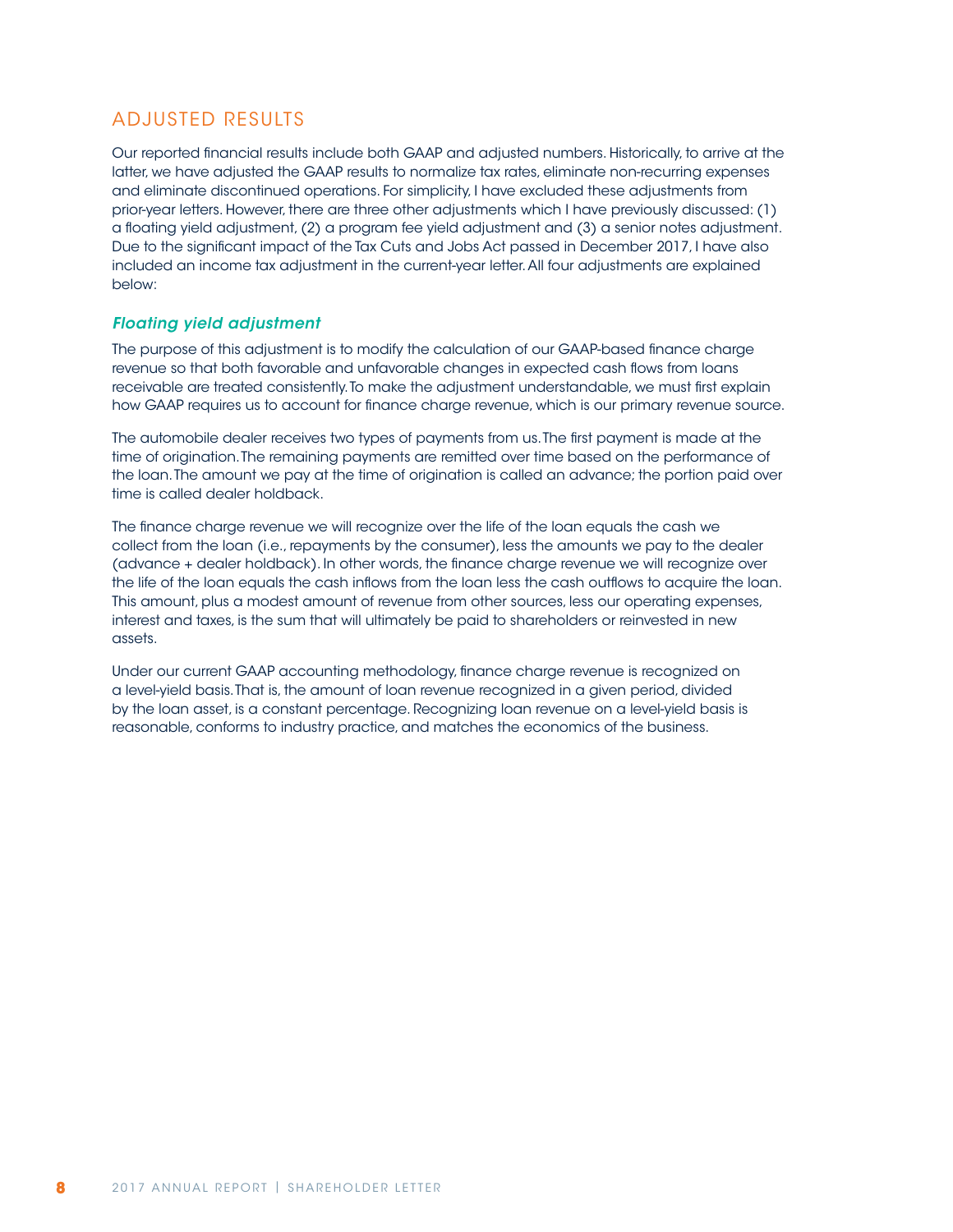Where GAAP diverges from economic reality is in the way it deals with changes in expected cash flows. The expected cash flows from a loan portfolio are not known with certainty. Instead, they are estimated. From an economic standpoint, if forecasted cash flows from one loan pool increase by \$1,000 and forecasted cash flows from another loan pool decrease by \$1,000, no change in our shareholders' economic position has occurred1. GAAP, however, requires the Company to record the \$1,000 decrease as an expense in the current period (recorded as a provision for credit losses<sup>2</sup>), and to record the \$1,000 favorable change as income over the remaining life of the loan pool.

For those relying on our GAAP financial statements, this disparate treatment has the effect of understating net income in the current period, and overstating it in future periods.

The floating yield adjustment reverses the GAAP-caused distortion by treating both favorable and unfavorable changes in expected cash flows consistently. That is, both types of changes are treated as adjustments to our loan yield over time. In addition, the floating yield adjustment has the benefit of simplifying our adjusted<sup>3</sup> financial results by eliminating the provision for credit losses, which is both volatile and not well understood by analysts who cover our stock.

#### *Program fee yield adjustment*

Before I explain this adjustment, I should disclose that it has had no impact on adjusted results since 20124, and its impact on prior periods is arguably not of great importance. However, for historical consistency, I have decided to keep this adjustment as part of the table I include in my letter. Depending on your standards for accounting precision, you may wish to skip my explanation of this adjustment.

The purpose of this adjustment is to make the results for program fee revenue comparable across time periods. In 2001, the Company had begun charging dealers a monthly program fee. In accordance with GAAP, this fee was being recorded as revenue in the month the fee was charged. However, based on feedback from field sales personnel and dealers, the Company concluded that structuring the fee in this way was contributing to increased dealer attrition. To address the problem, the Company changed its method for collecting these fees.

As of January 1, 2007, the Company began to take the program fee out of future dealer holdback payments instead of collecting it in the current period. The change reduced per loan profitability, since cash that previously was collected immediately is now collected over time. In addition, the change required us to modify our GAAP accounting method for program fees. Starting January 1, 2007, the Company began to record program fees for GAAP purposes as an adjustment to the loan yield, effectively recognizing the fees over the term of the dealer loan. This revised GAAP treatment is more consistent with the cash economics. To allow for proper comparisons, the program fee adjustment applies the revised GAAP treatment to all pre-2007 periods.

<sup>1</sup> This example assumes that the forecasted changes for these two loan pools exhibit the same cash flow timing.<br><sup>2</sup> The amount of current period provision expense recorded under GAAP is based on the present value of the dec

forecasted cash flows, where the present value reflects both the amount and timing of the forecasted change.<br><sup>3</sup> The adjusted financial results can be derived from the data in our press releases.

<sup>4</sup> Since all pre-2007 program fees had been recognized by year-end 2011.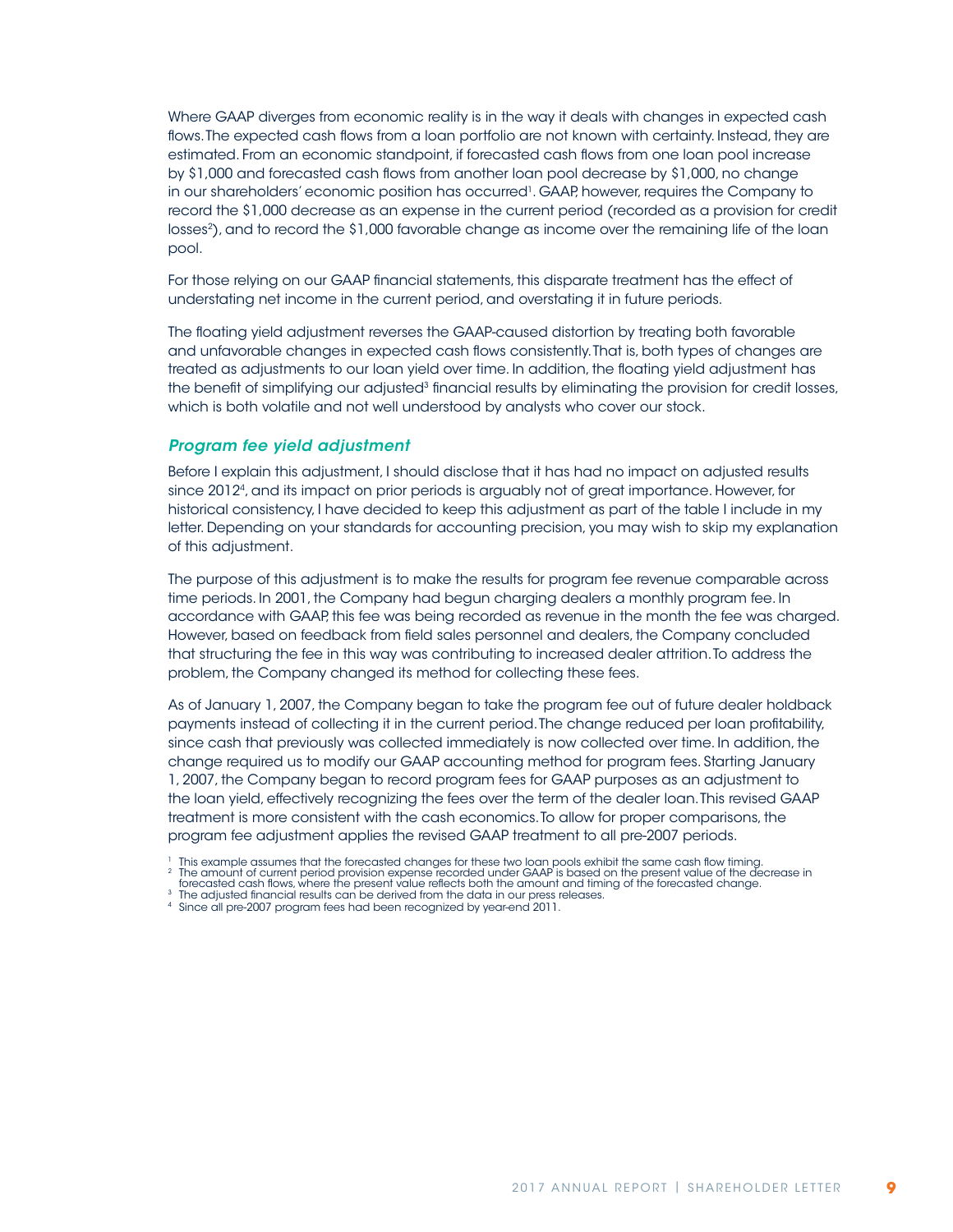#### *Senior notes adjustment*

On January 22, 2014, we issued \$300 million of 6.125% senior notes due 2021 (the "2021 notes"). On February 21, 2014, we used the net proceeds from the 2021 notes, together with borrowings under our revolving credit facilities, to redeem in full the \$350 million outstanding principal amount of our 9.125% senior notes due 2017 (the "2017 notes").

Under GAAP, the redemption of the 2017 notes was considered an extinguishment of debt. For the quarter ended March 31, 2014, our GAAP financial results included a pre-tax loss of \$21.8 million on extinguishment of debt. In addition, the quarter included \$1.4 million of additional interest expense caused by the one-month lag from the issuance of the 2021 notes to the redemption of the 2017 notes. These two items collectively reduced 2014 consolidated net income by \$14.6 million, or \$0.62 per diluted share.

Under our non-GAAP approach, we deferred the two items as debt-issuance costs, and are recognizing them ratably as interest expense over the term of the 2021 notes. The non-GAAP approach records the net benefit of the refinancing—i.e., the lower interest cost of the 2021 notes less the cost of paying off the 2017 notes early—over the period the 2021 notes will be outstanding.

#### *Income tax adjustment*

The purpose of this adjustment is to report adjusted results using a 37% income tax rate, which represents our long-term effective tax rate for 2001–2017. For most years, the required adjustment is modest. However, in 2017, our reported GAAP net income per share (diluted) included approximately \$99.8 million attributable to a one-time benefit related to the enactment of the Tax Cuts and Jobs Act in December of 2017. As a result of the Act, which reduced our federal tax rate from 35% to 21%, we revalued our net deferred tax liability with a corresponding reduction to our income tax expense. The adjustment of \$102.4 million shown in the table for 2017 reverses the impact of the deferred tax liability revaluation as well as other adjustments necessary to record our income tax expense at 37% of our pre-tax earnings.

We believe the income tax adjustment provides a more accurate reflection of the performance of our business, since we are recognizing a provision for income taxes at the applicable long-term effective tax rate for the period.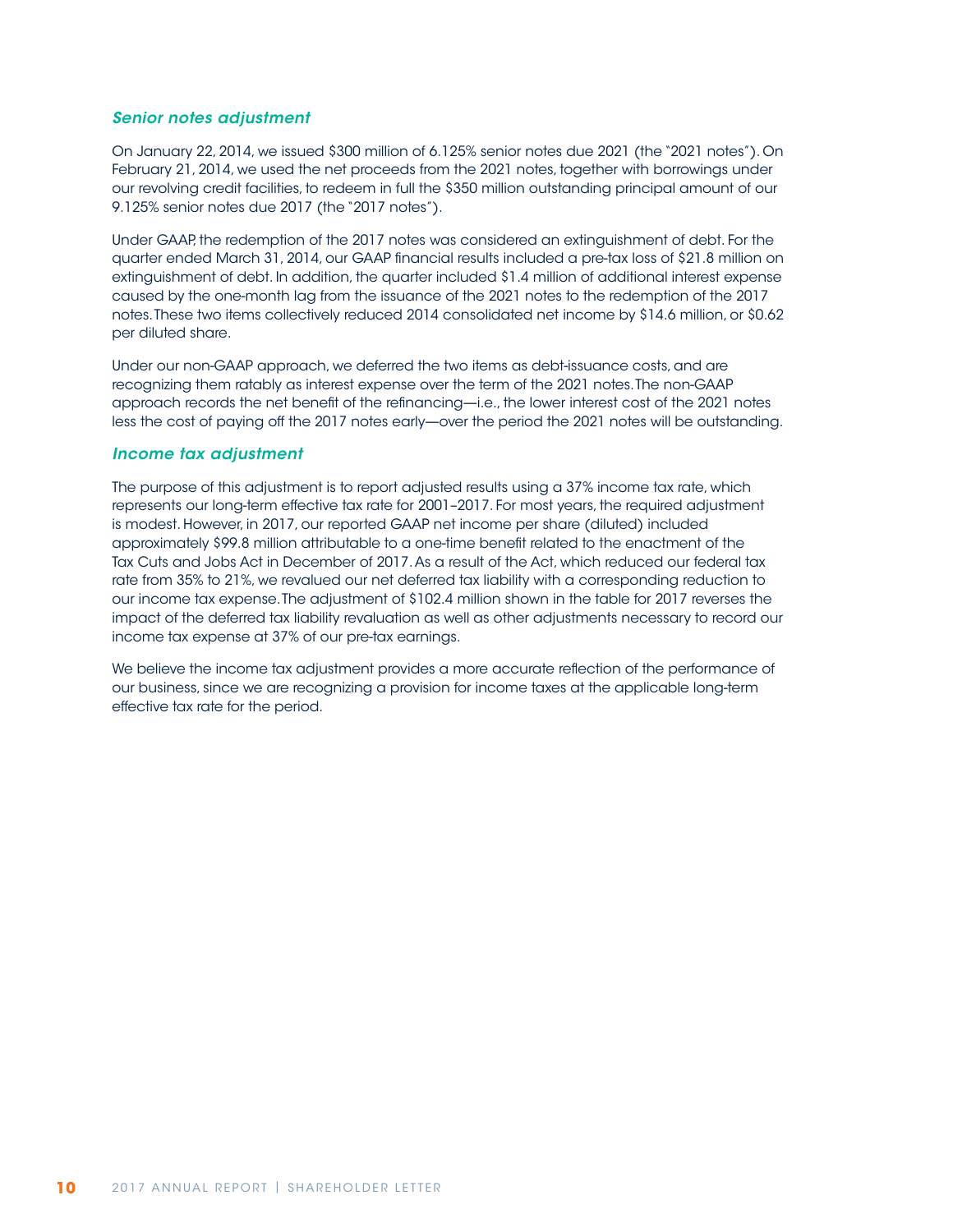| (\$ in millions) |                    | <b>GAAP</b> net<br>income |                     | Floating<br>yield<br>adjustment |                     | Program fee<br>adjustment <sup>1</sup> |                    | Senior notes<br>adjustment |                     | Income tax<br>adjustment |                    | Adjusted net<br>income <sup>2</sup> | Year-to-year<br>change |
|------------------|--------------------|---------------------------|---------------------|---------------------------------|---------------------|----------------------------------------|--------------------|----------------------------|---------------------|--------------------------|--------------------|-------------------------------------|------------------------|
| 2001             | \$                 | 24.7                      | $\mathsf{\hat{S}}$  | 1.2                             | \$                  | (1.1)                                  | \$                 | —                          | \$                  | 2.0                      | $\mathsf{\hat{S}}$ | 26.8                                |                        |
| 2002             | \$                 | 29.8                      | $\mathsf{\hat{S}}$  | 2.8                             | \$                  | (2.2)                                  | \$                 | —                          | \$                  | 2.9                      | \$                 | 33.3                                | 24.3%                  |
| 2003             | $\mathsf{\hat{S}}$ | 24.7                      | $\mathsf{\hat{S}}$  | 1.4                             | \$                  | (2.1)                                  | \$                 |                            | \$                  | 5.7                      | \$                 | 29.7                                | $-10.8%$               |
| 2004             | \$                 | 57.3                      | \$                  | (0.1)                           | \$                  | (1.0)                                  | \$                 |                            | \$                  | (1.8)                    | \$                 | 54.4                                | 83.2%                  |
| 2005             | \$                 | 72.6                      | $\hat{\mathcal{S}}$ | (2.2)                           | \$                  | (2.1)                                  | \$                 |                            | \$                  | 0.1                      | \$                 | 68.4                                | 25.7%                  |
| 2006             | \$                 | 58.6                      | \$                  | 0.4                             | \$                  | (2.8)                                  | \$                 |                            | \$                  | (1.7)                    | \$                 | 54.5                                | $-20.3%$               |
| 2007             | \$                 | 54.9                      | $\hat{\mathcal{S}}$ | 3.6                             | \$                  | 5.0                                    | \$                 |                            | \$                  | (1.2)                    | \$                 | 62.3                                | 14.3%                  |
| 2008             | \$                 | 67.2                      | \$                  | 13.1                            | \$                  | 2.0                                    | \$                 |                            | \$                  | 0.4                      | \$                 | 82.7                                | 32.7%                  |
| 2009             | \$                 | 146.3                     | $\mathsf{\hat{S}}$  | (19.6)                          | \$                  | 0.8                                    | $\mathsf{\hat{S}}$ |                            | \$                  | (1.8)                    | \$                 | 125.7                               | 52.0%                  |
| 2010             | \$                 | 170.1                     | $\mathsf{\hat{S}}$  | 0.5                             | \$                  | 0.3                                    | \$                 |                            | \$                  | (10.4)                   | \$                 | 160.5                               | 27.7%                  |
| 2011             | \$                 | 188.0                     | $\mathsf{\hat{S}}$  | 7.1                             | $\mathsf{\hat{S}}$  | 0.3                                    | $\mathsf{\hat{S}}$ |                            | \$                  | (1.3)                    | \$                 | 194.1                               | 20.9%                  |
| 2012             | \$                 | 219.7                     | $\mathsf{\hat{S}}$  |                                 | \$                  | -                                      | \$                 |                            | \$                  | (3.5)                    | \$                 | 216.2                               | 11.4%                  |
| 2013             | \$                 | 253.1                     | $\mathsf{\hat{S}}$  | (2.5)                           | $\hat{\mathcal{S}}$ |                                        | \$                 |                            | \$                  | (2.3)                    | \$                 | 248.3                               | 14.8%                  |
| 2014             | \$                 | 266.2                     | $\mathsf{\hat{S}}$  | (6.0)                           | \$                  |                                        | \$                 | 12.5                       | Ŝ                   | (1.0)                    | \$                 | 271.7                               | 9.4%                   |
| 2015             | $\mathsf{\hat{S}}$ | 299.7                     | $\mathsf{\hat{S}}$  | 12.9                            | \$                  |                                        | \$                 | (2.0)                      | $\hat{\mathcal{S}}$ | (0.8)                    | \$                 | 309.8                               | 14.0%                  |
| 2016             | \$                 | 332.8                     | \$                  | 28.1                            | \$                  | $\overline{\phantom{0}}$               | \$                 | (2.1)                      | \$                  | 1.8                      | \$                 | 360.6                               | 16.4%                  |
| 2017             | $\mathsf{\hat{S}}$ | 470.2                     | $\mathsf{\hat{S}}$  | 34.1                            | \$                  |                                        | \$                 | (2.1)                      | \$                  | (102.4)                  | \$                 | 399.8                               | 10.9%                  |

The following tables show net income and net income per share (diluted) for 2001–2017 after the four adjustments:

*Compound annual growth rate 2001—2017 18.4%*

|      |                    | GAAP net<br>income<br>per share<br>(diluted) |                    | <b>Floating yield</b><br>adjustment<br>per share<br>(diluted) |                    | Program fee<br>adjustment<br>per share<br>(diluted) <sup>1</sup> |                    | Senior notes<br>adjustment<br>per share<br>(diluted) |                    | Income tax<br>adjustment<br>per share<br>(diluted) |                    | Adjusted<br>net income<br>per share<br>(diluted) <sup>2</sup> | Year-to-year<br>change |
|------|--------------------|----------------------------------------------|--------------------|---------------------------------------------------------------|--------------------|------------------------------------------------------------------|--------------------|------------------------------------------------------|--------------------|----------------------------------------------------|--------------------|---------------------------------------------------------------|------------------------|
| 2001 | $\mathsf{\hat{S}}$ | 0.57                                         | $\mathsf{\hat{S}}$ | 0.03                                                          | $\mathsf{\hat{S}}$ | (0.03)                                                           | $\mathsf{\hat{S}}$ | $\overline{\phantom{0}}$                             | $\mathsf{\hat{S}}$ | 0.05                                               | $\mathsf{\hat{S}}$ | 0.62                                                          |                        |
| 2002 | \$                 | 0.69                                         | \$                 | 0.06                                                          | \$                 | (0.05)                                                           | Ŝ                  |                                                      | \$                 | 0.07                                               | \$                 | 0.77                                                          | 24.2%                  |
| 2003 | $\mathsf{S}$       | 0.57                                         | $\mathsf{\hat{S}}$ | 0.03                                                          | \$                 | (0.05)                                                           | Ŝ                  |                                                      | $\mathsf{\hat{S}}$ | 0.13                                               | $\mathsf{\hat{S}}$ | 0.68                                                          | $-11.7%$               |
| 2004 | \$                 | 1.40                                         | \$                 |                                                               | \$                 | (0.03)                                                           | Ŝ                  | —                                                    | \$                 | (0.04)                                             | \$                 | 1.33                                                          | 95.6%                  |
| 2005 | $\mathsf{\hat{S}}$ | 1.85                                         | $\mathsf{\hat{S}}$ | (0.06)                                                        | \$                 | (0.05)                                                           | $\mathsf{\hat{S}}$ | $\overline{\phantom{0}}$                             | \$                 |                                                    | \$                 | 1.74                                                          | 30.8%                  |
| 2006 | \$                 | 1.66                                         | \$                 | 0.01                                                          | \$                 | (0.08)                                                           | \$                 |                                                      | \$                 | (0.05)                                             | \$                 | 1.54                                                          | $-11.5%$               |
| 2007 | $\mathsf{\hat{S}}$ | 1.76                                         | $\mathsf{\hat{S}}$ | 0.11                                                          | $\mathsf{\hat{S}}$ | 0.16                                                             | \$                 |                                                      | \$                 | (0.04)                                             | \$                 | 1.99                                                          | 29.2%                  |
| 2008 | \$                 | 2.16                                         | \$                 | 0.42                                                          | \$                 | 0.07                                                             | \$                 |                                                      | Ŝ                  | 0.01                                               | Ŝ                  | 2.66                                                          | 33.7%                  |
| 2009 | \$                 | 4.62                                         | $\mathsf{\hat{S}}$ | (0.62)                                                        | \$                 | 0.03                                                             | \$                 |                                                      | $\mathsf{\hat{S}}$ | (0.06)                                             | \$                 | 3.97                                                          | 49.2%                  |
| 2010 | \$                 | 5.67                                         | \$                 | 0.02                                                          | \$                 | 0.01                                                             | \$                 | —                                                    | \$                 | (0.35)                                             | \$                 | 5.35                                                          | 34.8%                  |
| 2011 | $\mathsf{\hat{S}}$ | 7.07                                         | \$                 | 0.26                                                          | \$                 | 0.01                                                             | $\mathsf{\hat{S}}$ |                                                      | $\mathsf{\hat{S}}$ | (0.04)                                             | $\mathsf{S}$       | 7.30                                                          | 36.4%                  |
| 2012 | \$                 | 8.58                                         | \$                 |                                                               | \$                 | $\qquad \qquad$                                                  | \$                 |                                                      | \$                 | (0.13)                                             | \$                 | 8.45                                                          | 15.8%                  |
| 2013 | \$                 | 10.54                                        | $\mathsf{\hat{S}}$ | (0.11)                                                        | $\mathsf{\hat{S}}$ |                                                                  | \$                 |                                                      | \$                 | (0.09)                                             | $\mathsf{\hat{S}}$ | 10.34                                                         | 22.4%                  |
| 2014 | Ś                  | 11.92                                        | \$                 | (0.27)                                                        | \$                 |                                                                  | Ŝ                  | 0.56                                                 | \$                 | (0.04)                                             | \$                 | 12.17                                                         | 17.7%                  |
| 2015 | \$                 | 14.28                                        | $\mathsf{\hat{S}}$ | 0.62                                                          | $\mathsf{\hat{S}}$ |                                                                  | $\mathsf{\hat{S}}$ | (0.10)                                               | \$                 | (0.03)                                             | \$                 | 14.77                                                         | 21.4%                  |
| 2016 | Ś                  | 16.31                                        | Ś                  | 1.37                                                          | \$                 |                                                                  | Ŝ                  | (0.10)                                               | \$                 | 0.09                                               | \$                 | 17.67                                                         | 19.6%                  |
| 2017 | $\mathsf{\hat{S}}$ | 24.04                                        | $\mathsf{\hat{S}}$ | 1.74                                                          | \$                 |                                                                  | Ŝ                  | (0.11)                                               | \$                 | (5.23)                                             | Ŝ                  | 20.44                                                         | 15.7%                  |
|      |                    |                                              |                    | Compound annual growth rate 2001-2017                         |                    |                                                                  |                    |                                                      |                    |                                                    |                    |                                                               | 24.4%                  |

1 The program fee adjustment was concluded in 2011.<br>2 The adjusted net income and adjusted net income per share (diluted) results and year-to-year changes shown in the<br>1 tables differ slightly from those published in the C figures include additional adjustments related to non-recurring expenses and discontinued operations. Those additional adjustments have been excluded from the tables for simplicity.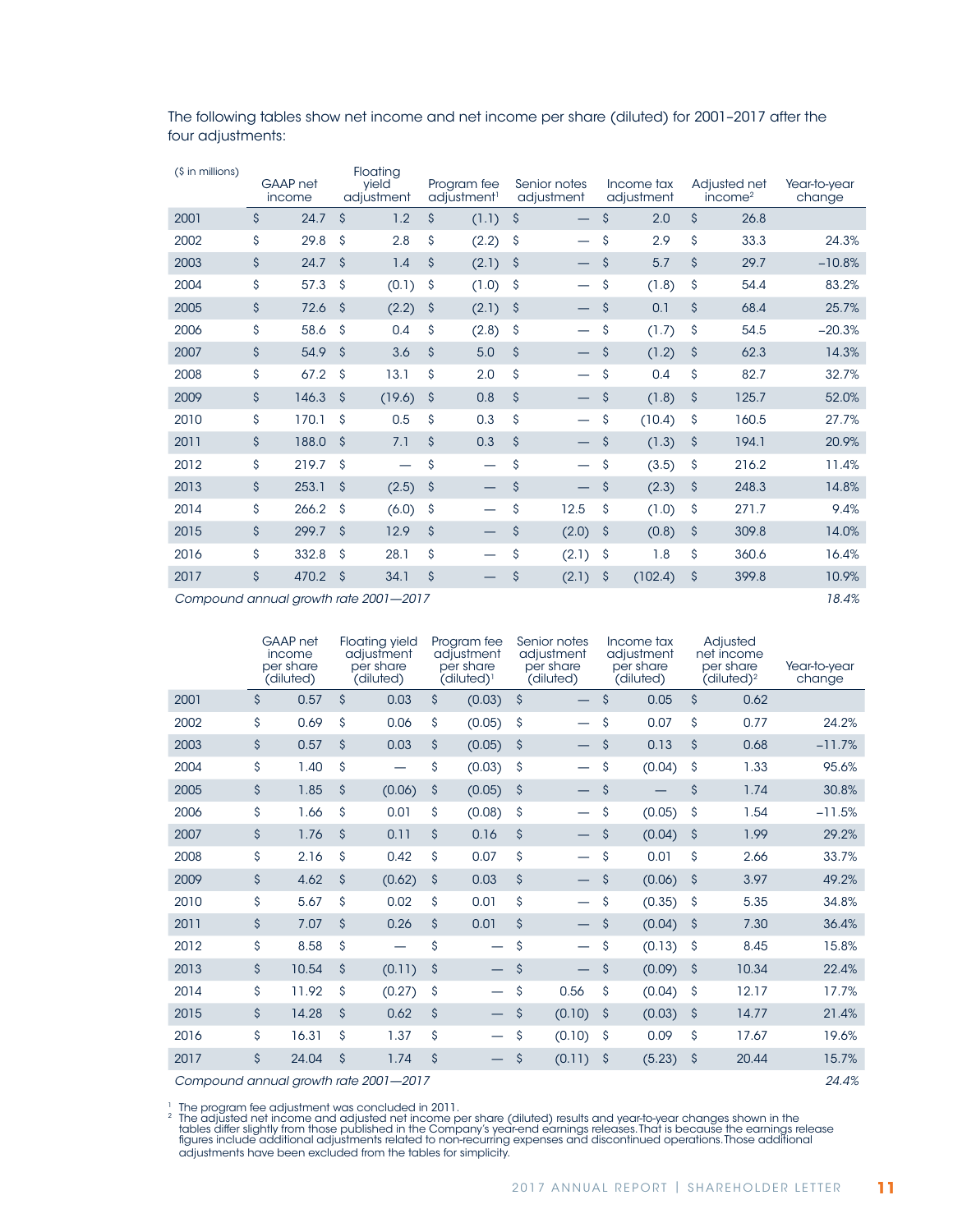As the second table shows, adjusted net income per share (diluted) increased 15.7% in 2017. Since 2001, adjusted net income per share (diluted) has increased at a compounded annual rate of 24.4%. While this compounded annual rate is very similar to the one for GAAP net income per share (diluted) of 26.3%, in certain years the adjustments led to significant differences between GAAP and adjusted results.

The program fee adjustment had a significant impact in 2007, while the floating yield adjustment had a significant impact in 2008 and 2009. During 2008, we reduced our expectations for loan performance, causing GAAP net income to be less than adjusted net income (since GAAP requires decreases in expected cash flows to be recorded as an expense in the current period). Then, as 2009 progressed, it became clear that we had reduced our expectations by too much in 2008, so in 2009 we reversed a portion of the expense. In addition, the new loans we wrote in 2009 performed better than we expected.

The effect of better-than-expected results was to make GAAP net income in 2009 considerably higher than adjusted net income—the opposite of the relationship seen in 2008. When the two years are combined, the GAAP result is very similar to the adjusted result; however, when 2008 and 2009 are viewed separately, we believe that the adjusted results more accurately reflect our performance in each year.

In 2017, GAAP net income per share exceeded adjusted net income per share by \$3.60, or 17.6%. The income tax adjustment (\$5.23) and the senior notes adjustment (\$0.11) reduced adjusted net income per share, while the floating yield adjustment (\$1.74) had the opposite impact. A comparison of our GAAP and adjusted results in 2017 illustrates why we think adjusted results are a more accurate representation of our business performance. First, the income tax adjustment eliminated the gain related to the revaluation of our deferred tax liability described above. While the gain was real, since it reflects the lower taxes we will now pay in the future, it is non-recurring and unrelated to our business performance. The senior notes adjustment was modest but reflects a consistent treatment for the adjustment recorded in 2014 to treat the loss on extinguishment of debt as a financing cost.

The floating yield adjustment increased 2017 adjusted net income per share (diluted) by \$1.74. In my explanation above of the floating yield adjustment, I used an example where the estimated cash flows from one dealer pool increase by \$1,000 and those from another pool decrease by the same amount. If this occurs, GAAP requires a provision expense to be recorded in the current period even though our economic position is unchanged.

This example is very similar to what occurred in 2017. Approximately 42.0% of our dealer pools experienced an unfavorable change in cash flow estimates during 2017, totaling \$67.3 million, while the remaining 58.0% experienced a favorable change, totaling \$61.7 million. The net impact of these changes was a decrease in our expected cash flows of \$5.6 million. This unfavorable change represents a reduction in revenue that we expect to realize over time through cash collections on our loan portfolio. Our adjusted results record this reduction in revenue in a logical and straightforward manner—over the life of the expected cash flows at a constant yield. In contrast, our GAAP results, through the asymmetrical treatment of individual loan pools, reflect this overall unfavorable change by recording a current-period provision expense of \$103.4 million1.

Over time, our cumulative earnings will be the same, regardless of which accounting method is used. The floating yield adjustment that caused adjusted results to exceed GAAP results in 2015 and 2016—and would have done so in 2017 in the absence of the income tax adjustment—will have the opposite impact at some point in the future. This pattern can be seen most recently for the 2011–2014 period. In 2011, the floating yield adjustment caused adjusted results to exceed GAAP results. As our loan growth slowed, the floating yield adjustment caused GAAP results to exceed adjusted results in 2013, and would have done the same in 2014 if the senior notes adjustment had not been applied.

<sup>1</sup> The amount of current-period provision expense recorded under GAAP is based on the present value of the decrease in expected cash flows, where the present value reflects both the amount and the timing of the forecasted change.The<br>provision expense for 2017 exceeded the amount of the unfavorable change in cash flow estimates primarily deceleration in cash flow timing for these dealer pools in addition to the decrease in the amount of expected cash flows.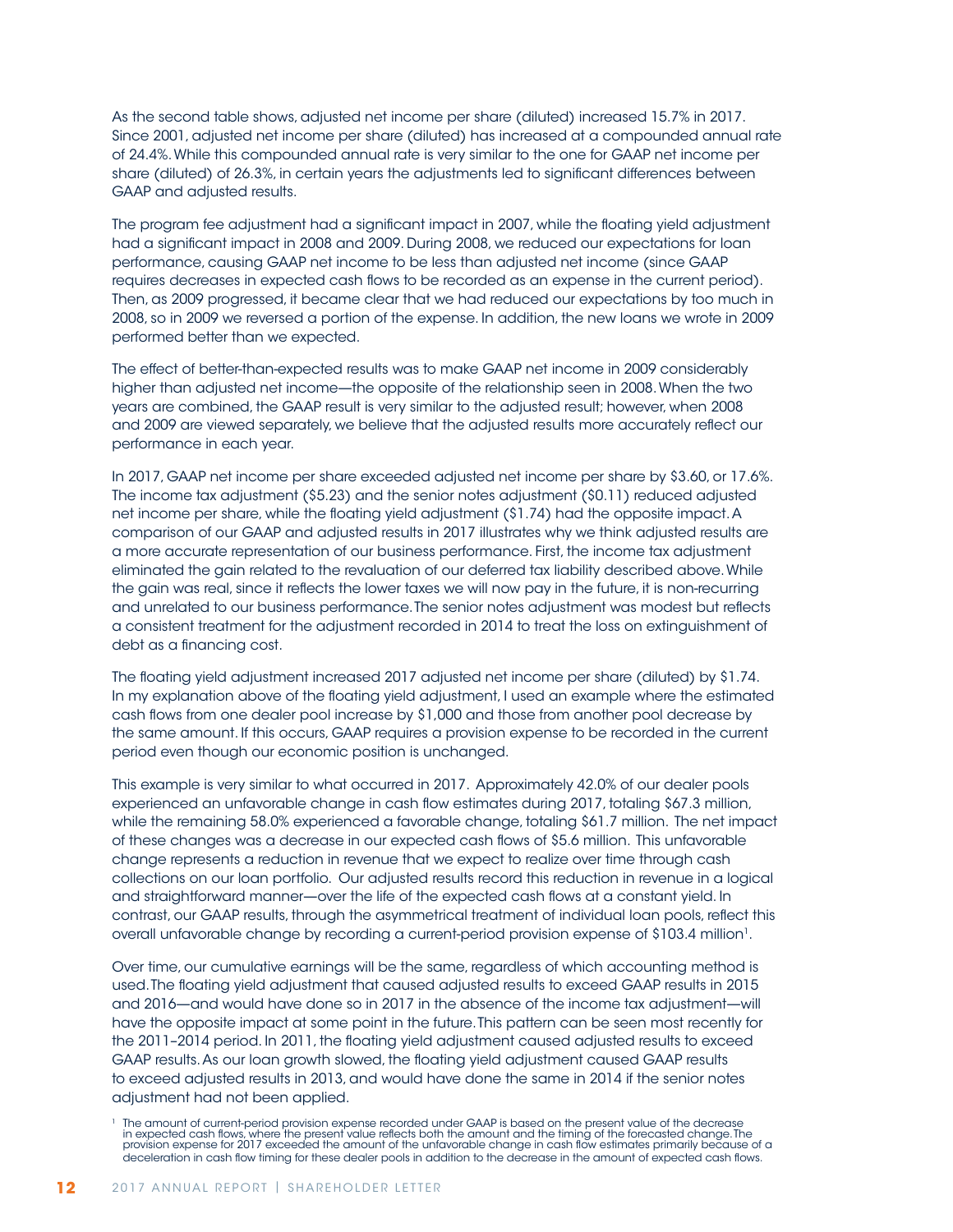### ECONOMIC PROFIT

We use a financial metric called Economic Profit to evaluate our financial results and determine incentive compensation. Besides including the adjustments discussed above, Economic Profit differs from GAAP net income in one other important respect: Economic Profit includes a cost for equity capital.

The following table summarizes Economic Profit for 2001-2017<sup>1</sup>:

(\$ in millions)

| (\$ in millions)                                                                                                                                                                                                                                                                                                              |      |                     |                     | Imputed cost             |         |                 | Year-<br>to-year |
|-------------------------------------------------------------------------------------------------------------------------------------------------------------------------------------------------------------------------------------------------------------------------------------------------------------------------------|------|---------------------|---------------------|--------------------------|---------|-----------------|------------------|
|                                                                                                                                                                                                                                                                                                                               |      | Adjusted net income |                     | $of$ equity <sup>2</sup> |         | Economic Profit | change           |
| 2001                                                                                                                                                                                                                                                                                                                          | \$   | 26.8                | $\mathsf{\hat{S}}$  | (29.7)                   | $\zeta$ | (2.9)           |                  |
| 2002                                                                                                                                                                                                                                                                                                                          | \$   | 33.3                | \$                  | (35.5)                   | \$      | (2.2)           |                  |
| 2003                                                                                                                                                                                                                                                                                                                          | \$   | 29.7                | $\mathsf{\hat{S}}$  | (34.7)                   | \$      | (5.0)           |                  |
| 2004                                                                                                                                                                                                                                                                                                                          | \$   | 54.4                | \$                  | (34.5)                   | \$      | 19.9            |                  |
| 2005                                                                                                                                                                                                                                                                                                                          | \$   | 68.4                | $\mathsf{\hat{S}}$  | (34.5)                   | \$      | 33.9            | 70.4%            |
| 2006                                                                                                                                                                                                                                                                                                                          | \$   | 54.5                | \$                  | (29.6)                   | \$      | 24.9            | $-26.5%$         |
| 2007                                                                                                                                                                                                                                                                                                                          | \$   | 62.3                | $\mathsf{\hat{S}}$  | (27.3)                   | \$      | 35.0            | 40.6%            |
| 2008                                                                                                                                                                                                                                                                                                                          | \$   | 82.7                | \$                  | (35.8)                   | \$      | 46.9            | 34.0%            |
| 2009                                                                                                                                                                                                                                                                                                                          | \$   | 125.7               | $\mathsf{\hat{S}}$  | (45.9)                   | \$      | 79.8            | 70.1%            |
| 2010                                                                                                                                                                                                                                                                                                                          | \$   | 160.5               | \$                  | (47.8)                   | \$      | 112.7           | 41.2%            |
| 2011                                                                                                                                                                                                                                                                                                                          | \$   | 194.1               | $\mathsf{\hat{S}}$  | (51.0)                   | \$      | 143.1           | 27.0%            |
| 2012                                                                                                                                                                                                                                                                                                                          | \$   | 216.2               | \$                  | (56.6)                   | \$      | 159.6           | 11.5%            |
| 2013                                                                                                                                                                                                                                                                                                                          | \$   | 248.3               | $\mathsf{\hat{S}}$  | (75.1)                   | \$      | 173.2           | 8.5%             |
| 2014                                                                                                                                                                                                                                                                                                                          | \$   | 271.7               | \$                  | (87.5)                   | \$      | 184.2           | 6.4%             |
| 2015                                                                                                                                                                                                                                                                                                                          | \$   | 309.8               | $\hat{\mathcal{S}}$ | (93.2)                   | \$      | 216.6           | 17.6%            |
| 2016                                                                                                                                                                                                                                                                                                                          | \$   | 360.6               | \$                  | (113.8)                  | \$      | 246.8           | 13.9%            |
| 2017                                                                                                                                                                                                                                                                                                                          | \$   | 399.8               | \$                  | (142.8)                  | \$      | 257.0           | 4.1%             |
| $\frac{1}{2}$ $\frac{1}{2}$ $\frac{1}{2}$ $\frac{1}{2}$ $\frac{1}{2}$ $\frac{1}{2}$ $\frac{1}{2}$ $\frac{1}{2}$ $\frac{1}{2}$ $\frac{1}{2}$ $\frac{1}{2}$ $\frac{1}{2}$ $\frac{1}{2}$ $\frac{1}{2}$ $\frac{1}{2}$ $\frac{1}{2}$ $\frac{1}{2}$ $\frac{1}{2}$ $\frac{1}{2}$ $\frac{1}{2}$ $\frac{1}{2}$ $\frac{1}{2}$<br>$\sim$ | 0017 |                     |                     |                          |         |                 | 01.701           |

*Compound annual growth rate 2004* —*2017* 21.7%

Economic Profit improved 4.1% in 2017, to \$257.0 million from \$246.8 million in 2016. In 2001, Economic Profit had been a negative \$2.9 million.

<sup>1</sup> See Exhibit A for a reconciliation of the above adjusted financial measures to the most directly comparable GAAP financial

measures.<br>2 We determine the imputed cost of equity by using a formula that considers the risk of the business and the risk associated<br>3 with our use of debt. The formula is as follows: average equity x {(the average 30-ye debt x tax rate)]}.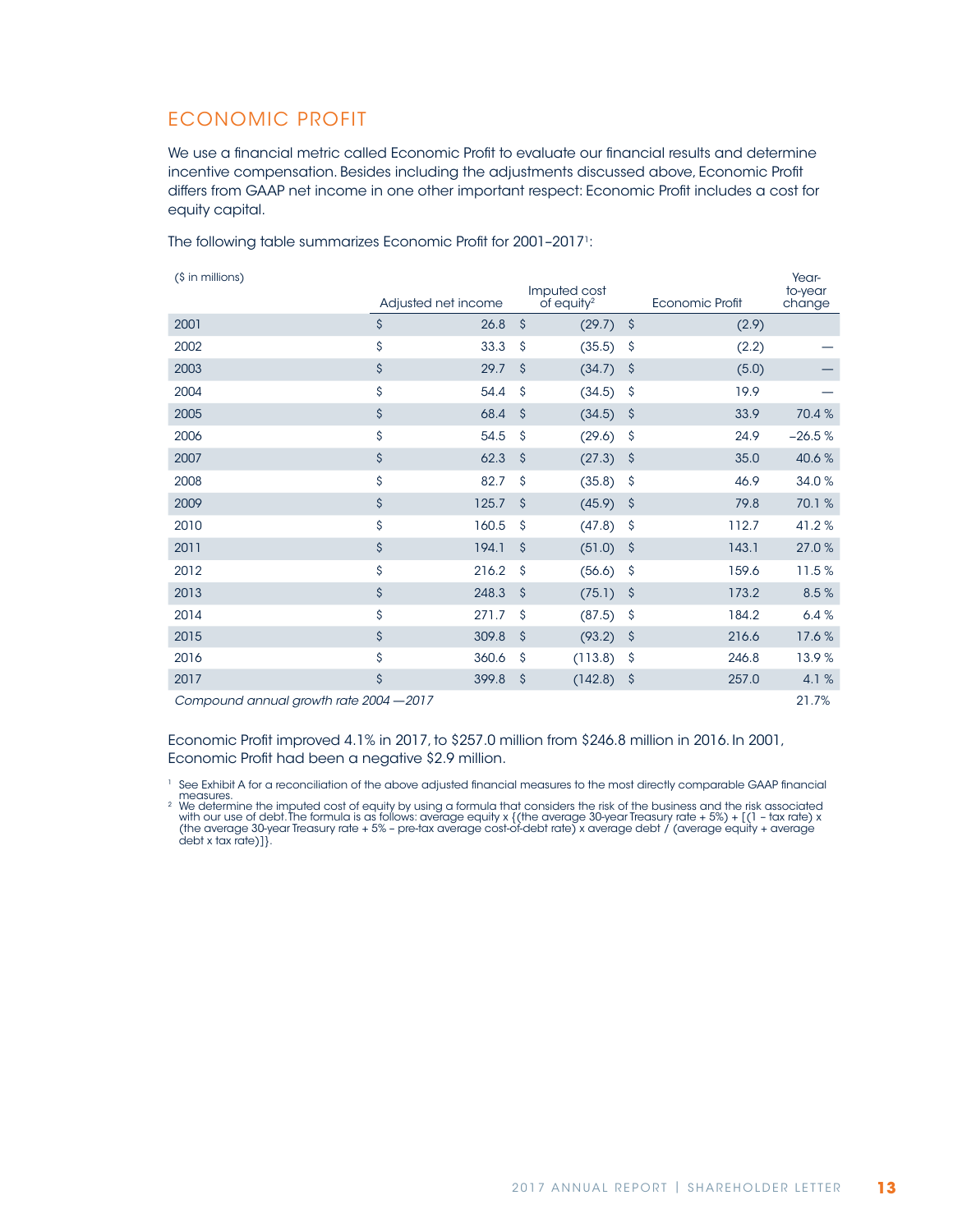Economic Profit is a function of three variables: the adjusted average amount of capital invested, the adjusted return on capital, and the adjusted weighted average cost of capital. The following table summarizes our financial performance in these areas since 20011:

| (\$ in millions) | Adjusted average<br>capital invested | Adjusted return<br>on capital | Adjusted weighted<br>average cost of capital | Spread  |
|------------------|--------------------------------------|-------------------------------|----------------------------------------------|---------|
| 2001             | \$<br>469.9                          | 7.8%                          | 8.4%                                         | $-0.6%$ |
| 2002             | \$<br>462.0                          | 8.4%                          | 8.9%                                         | $-0.5%$ |
| 2003             | \$<br>437.5                          | 7.9%                          | 9.0%                                         | $-1.1%$ |
| 2004             | \$<br>483.7                          | 12.8%                         | 8.6%                                         | 4.2%    |
| 2005             | \$<br>523.4                          | 14.7%                         | 8.3%                                         | 6.4%    |
| 2006             | \$<br>548.5                          | 12.6%                         | 8.1%                                         | 4.5%    |
| 2007             | \$<br>710.1                          | 12.0%                         | 7.0%                                         | 5.0%    |
| 2008             | \$<br>975.0                          | 11.2%                         | 6.4%                                         | 4.8%    |
| 2009             | \$<br>998.7                          | 14.7%                         | 6.7%                                         | 8.0%    |
| 2010             | \$<br>1,074.2                        | 17.7%                         | 7.2%                                         | 10.5%   |
| 2011             | \$<br>1,371.1                        | 16.8%                         | 6.4%                                         | 10.4%   |
| 2012             | \$<br>1,742.8                        | 14.7%                         | 5.5%                                         | 9.2%    |
| 2013             | \$<br>2,049.2                        | 14.1%                         | 5.7%                                         | 8.4%    |
| 2014             | \$<br>2,338.1                        | 13.2%                         | 5.3%                                         | 7.9%    |
| 2015             | \$<br>2,831.9                        | 12.7%                         | 5.0%                                         | 7.7%    |
| 2016             | \$<br>3,572.0                        | 11.9%                         | 5.0%                                         | 6.9%    |
| 2017             | \$<br>4,276.4                        | 11.2%                         | 5.2%                                         | 6.0%    |

*Compound annual growth rate 2001*—*2017 14.8%*

<sup>1</sup> See Exhibit A for a reconciliation of the above adjusted financial measures to the most directly comparable GAAP financial measures.

As the table shows, we earned less than our cost of capital in 2001, 2002 and 2003. Although we were making steady progress in improving per loan profitability during this period, we were forced to reduce originations in 2002 due to capital constraints, and we recorded a \$7.2 million (after-tax) impairment expense in 2003 related to the liquidation of our United Kingdom operation. Both of these actions negatively impacted the reported results.

In each year from 2004 through 2017, Economic Profit was positive, and in each of those years except 2006, Economic Profit improved. The 2006 decline in Economic Profit was due to two factors: a \$7.0 million after-tax charge related to the settlement of litigation that had arisen from an activity occurring more than 10 years prior; and a \$4.4 million after-tax gain from discontinued operations recorded in 2005. Were it not for these two unusual items, Economic Profit would have grown in 2006 as well.

Since 2004, the first year Economic Profit was a positive number, we have grown Economic Profit at a compounded annual rate of 21.7%. However, the rate of growth has slowed. From 2004 to 2011, Economic Profit grew at a compounded annual rate of 32.6%. From 2011 to 2017, it grew at only 10.3%. We have continued to grow adjusted average capital rapidly, with compounded annual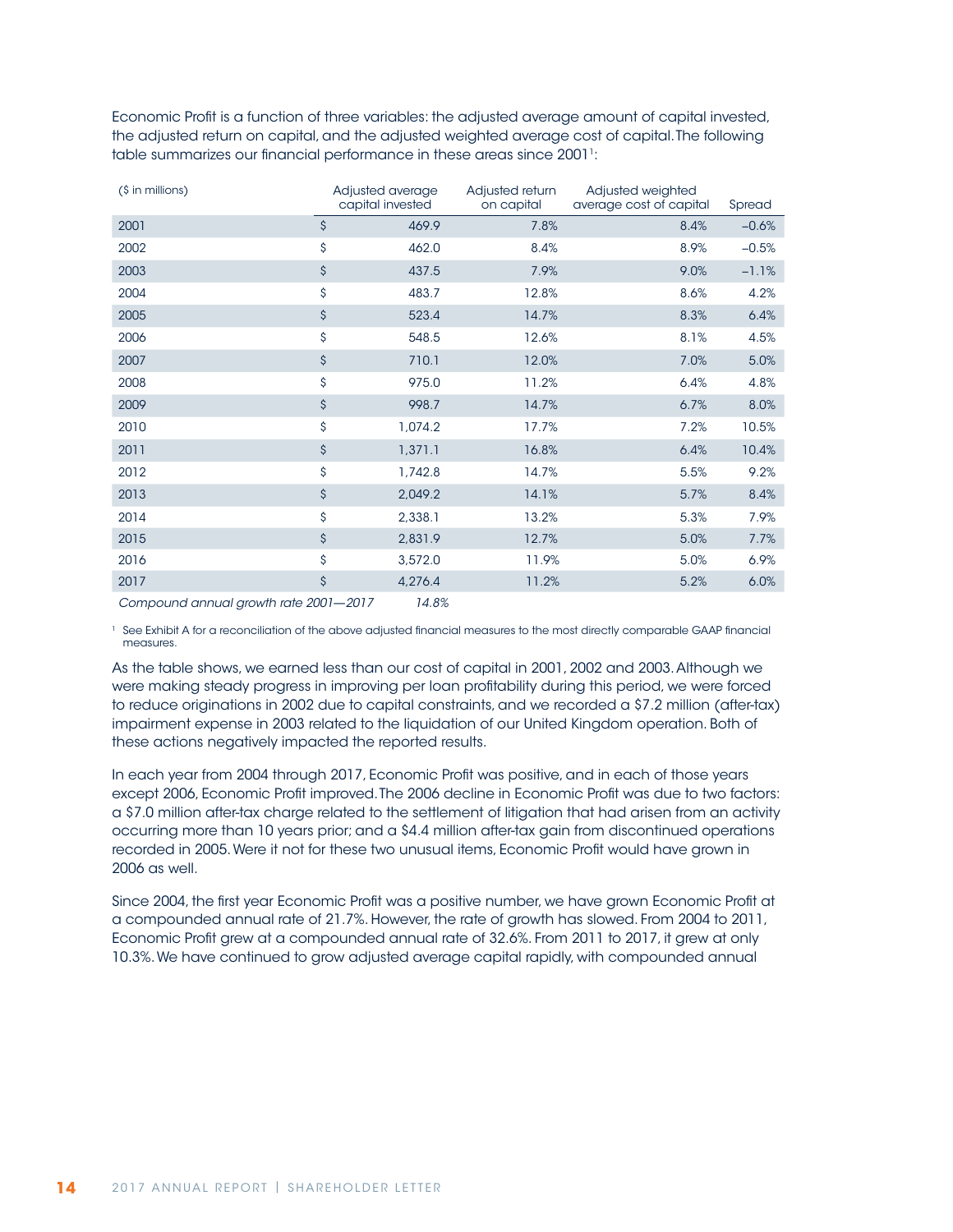growth from 2011 to 2017 of 20.9% compared to 16.0% from 2004 to 2011. In addition, our results have been helped by a lower weighted average cost of capital, which declined 120 basis points from 2011 to 2017. However, our return on capital has steadily declined, from 16.8% in 2011 to 11.2% last year. In the fourth quarter of 2017, our return on capital was even lower, 10.6%, the lowest quarterly return on capital since 2003.

Our challenge continues to be growing a larger capital base at a rapid rate while contending with a difficult competitive environment. While we have succeeded in growing adjusted average capital, we have been required to accept a lower return on capital in order to do so. To be fair, my starting point for the above comparison is 2011, when our return on capital was unsustainably high as a result of an unusually favorable competitive environment. And it is worth noting that our current after-tax return on capital is still a very attractive return for a consumer finance company. But it is also clear that we will need to find other ways to grow adjusted average capital if we are to achieve higher levels of Economic Profit in the future.

Using Economic Profit as our primary financial performance measure makes it unlikely we will allow the return on capital to drop much further. As the spread between the return on capital and the weighted average cost of capital narrows, the break-even level of growth required to offset a further narrowing increases. For example, in 2011, when the spread between the return on capital and weighted average cost of capital was 10.4%, a 100-basis-point reduction in this spread would have required growth in average capital of 10.6% in order to achieve an equivalent amount of Economic Profit (10.4% / (10.4% - 1.0%) - 1). Today, that same 100-basis-point reduction in the spread would require growth of 20.0% (6.0% / (6.0% - 1.0%) - 1).

While the combination of a difficult competitive environment, the challenge of growing a larger capital base at a rapid rate, and the steady decline in our return on capital may paint a bleak picture, there is room for optimism. First, as mentioned earlier, we finished 2017 on a high note with unit volume growth of 10.8%, as the investments we made in a larger field sales force began to show a positive result. Second, we made changes to our pricing in 2016 and 2017 that are intended to increase the per unit profitability of new loans. Third, as adjusted average capital has increased, expenses as a percentage of adjusted average capital have declined, from 14.2% in 2004 to 5.9% in 2017. Because of the fixed nature of a portion of our expenses, we expect this trend will continue as long as we grow. Finally, and perhaps most importantly, the reduction in our federal tax rate (from 35% to 21%), which takes effect in 2018, will provide a one-time increase to our return on capital. Long term, the impact of the tax cut on our profitability will depend on the extent to which the competitive market responds to lower tax rates by passing along the benefit to auto dealers and consumers. Our competitors could do this by increasing the amount they pay dealers for the loans, reducing the interest rates they charge consumers, accepting higher-risk loans, or in a number of other ways. The effect of any of these changes could very well eliminate the benefit the tax cut has in future originations. At the very least, the lower tax rate will enhance the profitability of our existing loan portfolio. The profitability of loans we originate in the future may be enhanced as well if the market doesn't require us to reduce our return on capital in order to remain competitive.

Given the current competitive environment and challenge of growing a larger capital base, it is unrealistic to expect us to achieve the same rate of growth in Economic Profit that we have achieved since 2004. However, we do think additional gains are possible. To the extent such gains occur, we expect they will be a direct result of our daily efforts to improve our product and our culture. What we won't do is take risks that we think are unwise in an effort to grow beyond the natural constraints that are part of any business. We will continue to focus on what we know best and we will continue to invest your capital in ways we believe make sense. What we can't invest with a margin of safety we will return to you.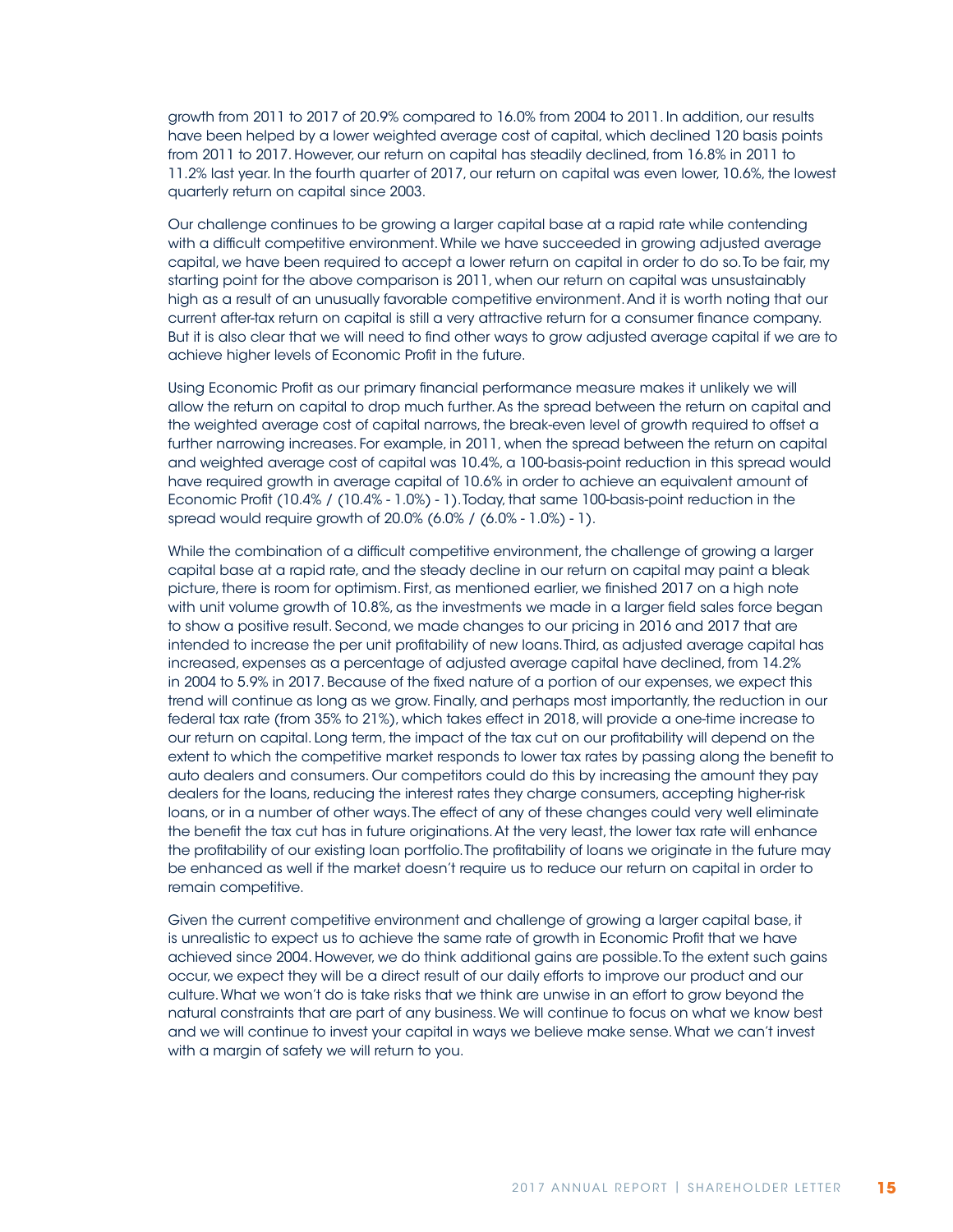## LOAN PERFORMANCE

One of the most important variables determining our financial success is loan performance. The most critical time to correctly assess future loan performance is at loan inception, since that is when we determine the advance we pay to the dealer.

At loan inception, we use a statistical model to estimate the expected collection rate for each loan. The statistical model is called a credit scorecard. Most consumer finance companies use such a tool to forecast the performance of the loans they originate. Our credit scorecard combines credit bureau data, customer data supplied in the credit application, vehicle data, dealer data, and data captured from the loan transaction such as the amount of the down payment received from the customer or the initial loan term. We developed our first credit scorecard in 1998 and have revised it several times since then. An accurate credit scorecard allows us to properly price new loan originations, which improves the probability that we will actually realize our expected returns on capital.

Subsequent to loan inception, we continue to evaluate the expected collection rate for each loan. Our evaluation becomes more accurate as the loans age, since we use actual loan performance data in our forecast. By comparing our current expected collection rate for each loan with the rate we projected at the time of origination, we are able to assess the accuracy of that initial forecast.

|                      | December 31, 2017, forecast | Initial forecast | Variance |
|----------------------|-----------------------------|------------------|----------|
| 2001                 | 67.3%                       | 70.4%            | $-3.1%$  |
| 2002                 | 70.4%                       | 67.9%            | 2.5%     |
| 2003                 | 73.7%                       | 72.0%            | 1.7%     |
| 2004                 | 73.0%                       | 73.0%            | 0.0%     |
| 2005                 | 73.6%                       | 74.0%            | $-0.4%$  |
| 2006                 | 70.0%                       | 71.4%            | $-1.4%$  |
| 2007                 | 68.1%                       | 70.7%            | $-2.6%$  |
| 2008                 | 70.5%                       | 69.7%            | 0.8%     |
| 2009                 | 79.5%                       | 71.9%            | 7.6%     |
| 2010                 | 77.6%                       | 73.6%            | 4.0%     |
| 2011                 | 74.7%                       | 72.5%            | 2.2%     |
| 2012                 | 73.8%                       | 71.4%            | 2.4%     |
| 2013                 | 73.5%                       | 72.0%            | 1.5%     |
| 2014                 | 71.7%                       | 71.8%            | $-0.1%$  |
| 2015                 | 65.5%                       | 67.7%            | $-2.2%$  |
| 2016                 | 64.8%                       | 65.4%            | $-0.6%$  |
| 2017                 | 65.6%                       | 64.0%            | 1.6%     |
| Average <sup>1</sup> | 69.8%                       | 69.1%            | 0.7%     |

The following table compares, for each of the last 17 years, our most current forecast of loan performance with our initial forecast:

<sup>1</sup> Calculated using a weighted average based on loan origination dollars.

Loan performance can be explained by a combination of internal and external factors. Internal factors include the quality of our origination and collection processes, the quality of our credit scorecard, and changes in our policies governing new loan originations. External factors include the unemployment rate, the retail price of gasoline, vehicle wholesale values, and the cost of other required expenditures (such as for food and energy) that impact our customers. In addition, the level of competition is thought to impact loan performance through something called adverse selection.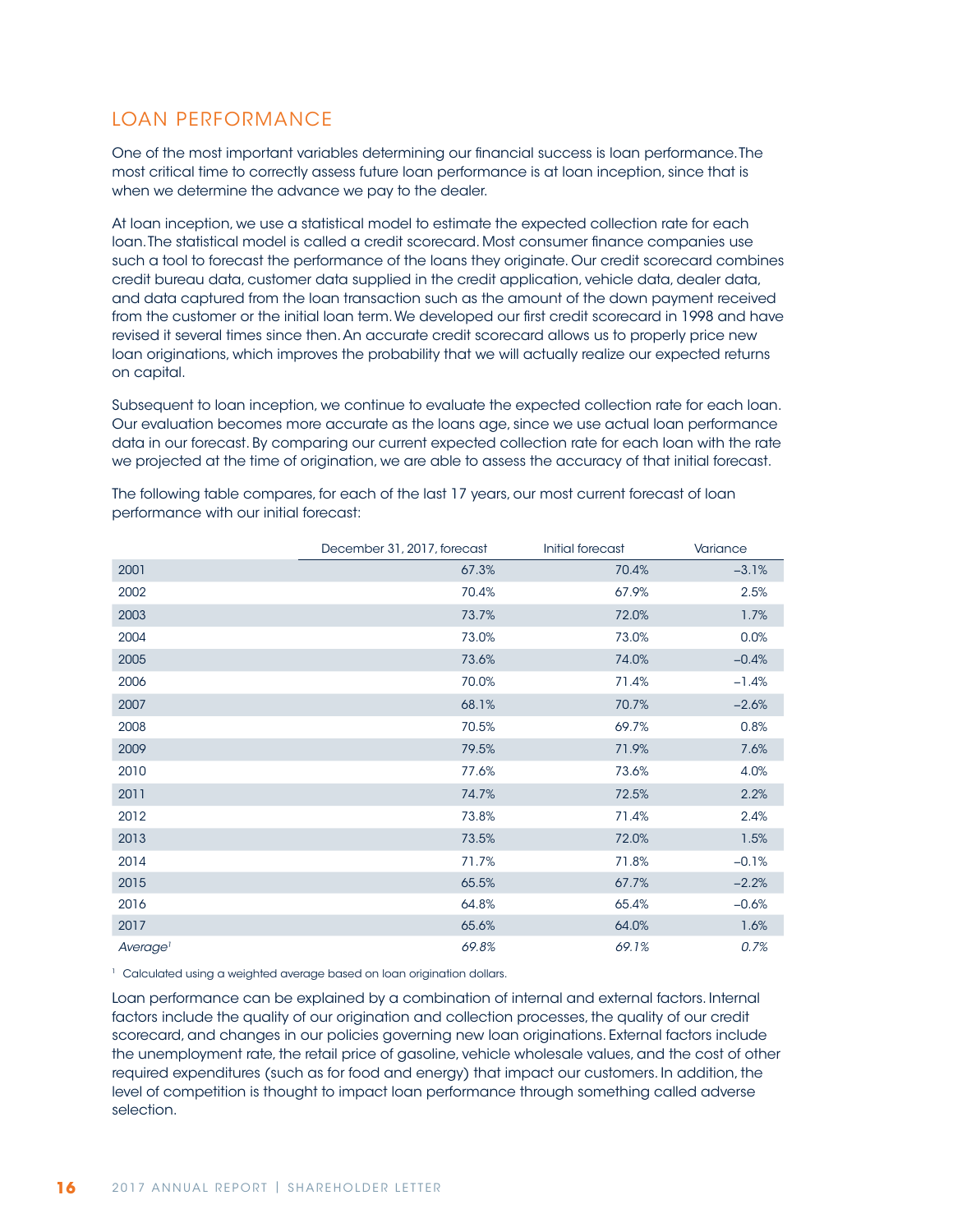Adverse selection as it relates to our market refers to an inverse correlation between the accuracy of an empirical scorecard and the number of lenders that are competing for the loan. Said another way, without any competition it is relatively easy to build a scorecard which accurately assesses the probability of payment based on attributes collected at the time of loan origination. As competition increases, creating an accurate scorecard becomes more challenging.

To illustrate adverse selection, we will give a simple example. Assume that the scorecard we use to originate loans is based on a single variable, the amount of the customer's down payment, and that the higher the down payment, the higher the expected collection rate. Assume that for many years, we have no competitors and we accumulate performance data indicating that loans with down payments above \$1,000 consistently produce the same average collection rate. Then assume that we begin to compete with another lender whose scorecard ignores down payment and instead emphasizes the amount of the customer's weekly income.

As the new lender begins to originate loans, our mix of loans will be impacted as follows: We will start to receive loans for borrowers with lower average weekly incomes as the new lender originates loans for borrowers with higher weekly incomes—i.e., borrowers whose loans we would have previously originated. Furthermore, since our scorecard only focuses on down payment, the shift in our borrower mix will not be detected by our scorecard, and our collection rate expectation will remain unchanged. It is easy to see that this shift in borrower characteristics will have a negative impact on loan performance, and that this impact will be missed by our scorecard.

Although the real world is more complex than this simple example—with hundreds of lenders competing for loans and with each lender using many variables in its scorecard—adverse selection is something that probably does impact loan performance.

Over the 17-year period shown in the table above, our loans have performed on average 70 basis points better than our initial forecasts. Loans originated in seven of the 17 years have yielded actual collection results worse than our initial estimates.

Loans originated in 2001 had an unfavorable variance of 310 basis points. We attribute this result to major changes we made that year in our origination systems and loan programs, as well as a new collection system we implemented the following year.

Loans originated in 2005, 2006 and 2007 performed worse than our initial forecasts by 40, 140 and 260 basis points, respectively. Since these loans were made in a highly competitive period and serviced during a severe economic downturn, this result is not surprising. What is noteworthy, however, is that the underperformance was modest. To put the underperformance in perspective, we estimate that a 100-basis-point change in our collection forecast impacts the return on capital by 30–50 basis points. As a result, loans originated during this period were still very profitable, even though they performed worse than we had forecast.

Loans originated in 10 of the 17 years performed better than or as well as our initial forecasts. The performance of loans originated in 2009 and 2010 exceeded our initial forecasts by 760 and 400 basis points, respectively. These large positive variances were due to reductions we made in our initial forecasts during this period based on our concerns about how the economic environment might impact loan performance. In retrospect, our adjustments were too large, and the loans originated during those two years performed better than we had forecast. It is instructive that our largest forecasting errors over the past 17 years have occurred because we were too pessimistic about loan performance, not because we were too optimistic—a result which we do not believe is typical in our industry.

The most recent forecast for 2012 loans exceeded our initial estimate by 240 basis points. As competition intensified, the variance declined and then turned negative from 2013 to 2015, with 2015 loans performing worse than our initial forecast by 220 basis points. As we observed this trend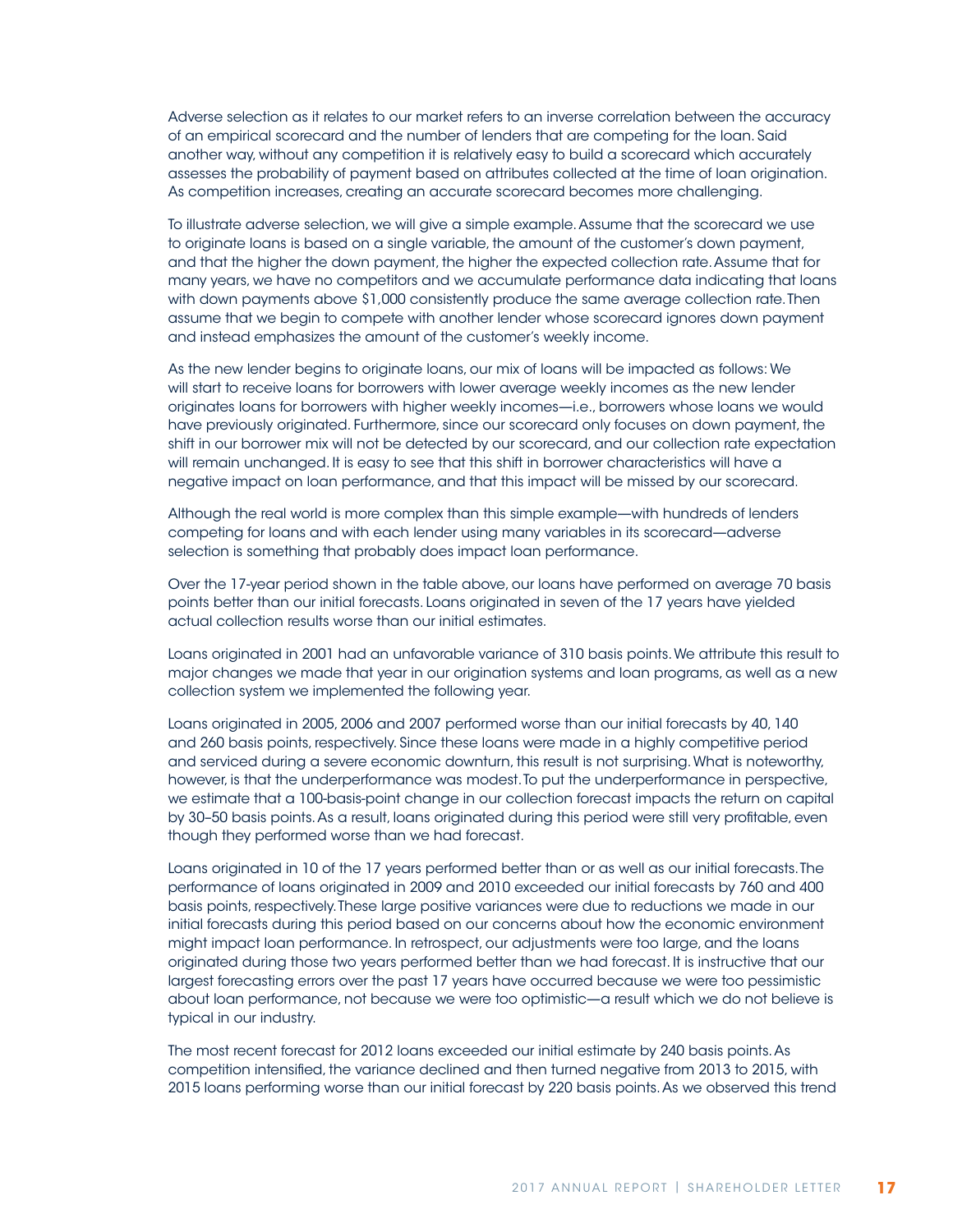playing out in 2016, we made several adjustments to our initial forecast intended to eliminate the unfavorable variance. While it is still too early to draw a definitive conclusion, so far the adjustments appear to have had the intended impact, with a positive 160-basis-point variance on 2017 originations. Because of the lag between the time the loan is originated and the time when the true performance of the loan becomes clear, we are continually monitoring loan performance and reacting to what we observe. During periods of intense competition, when adverse selection is most severe, it is critical to evaluate the performance of our loan portfolio as objectively as possible. Downward adjustments to our initial forecast have an adverse impact on origination volumes, since the amount we advance to the dealer for each loan is based on the amount of cash flows we expect. The slower rate of originations growth we experienced in 2016 and 2017 was, in part, due to the changes we made to our initial forecasts.

Although evaluating the performance of our loans is important, we realize that expecting to predict the future with exacting precision is unrealistic. For that reason, we maintain a significant margin of safety. The return on capital we expect to earn on new originations is well above our cost of capital. Although 2015 and 2016 loans have performed worse than we forecasted at origination, they will still be very profitable. An unfavorable variance simply means that our pricing was somewhat less than perfect—we wrote a greater number of loans in 2015 and 2016 at lower per unit profitability than we would have with perfect foresight. The amount of Economic Profit generated (which is unit volume multiplied by Economic Profit per loan) was less than it would have been with a perfectly accurate forecast.

### UNIT VOLUME

|                                       | Unit volume | Year-to-year change |
|---------------------------------------|-------------|---------------------|
| 2001                                  | 61,928      |                     |
| 2002                                  | 49,801      | $-19.6%$            |
| 2003                                  | 61,445      | 23.4%               |
| 2004                                  | 74,154      | 20.7%               |
| 2005                                  | 81,184      | 9.5%                |
| 2006                                  | 91,344      | 12.5%               |
| 2007                                  | 106,693     | 16.8%               |
| 2008                                  | 121,282     | 13.7%               |
| 2009                                  | 111,029     | $-8.5%$             |
| 2010                                  | 136,813     | 23.2%               |
| 2011                                  | 178,074     | 30.2%               |
| 2012                                  | 190,023     | 6.7%                |
| 2013                                  | 202,250     | 6.4%                |
| 2014                                  | 223,998     | 10.8%               |
| 2015                                  | 298,288     | 33.2%               |
| 2016                                  | 330,710     | 10.9%               |
| 2017                                  | 328,507     | $-0.7%$             |
| Compound annual growth rate 2001-2017 |             | 11.0%               |

The following table summarizes unit volume growth for 2001–2017:

In 2017, unit volumes declined 0.7%. Since 2001, unit volumes have grown at a compounded annual rate of 11.0%.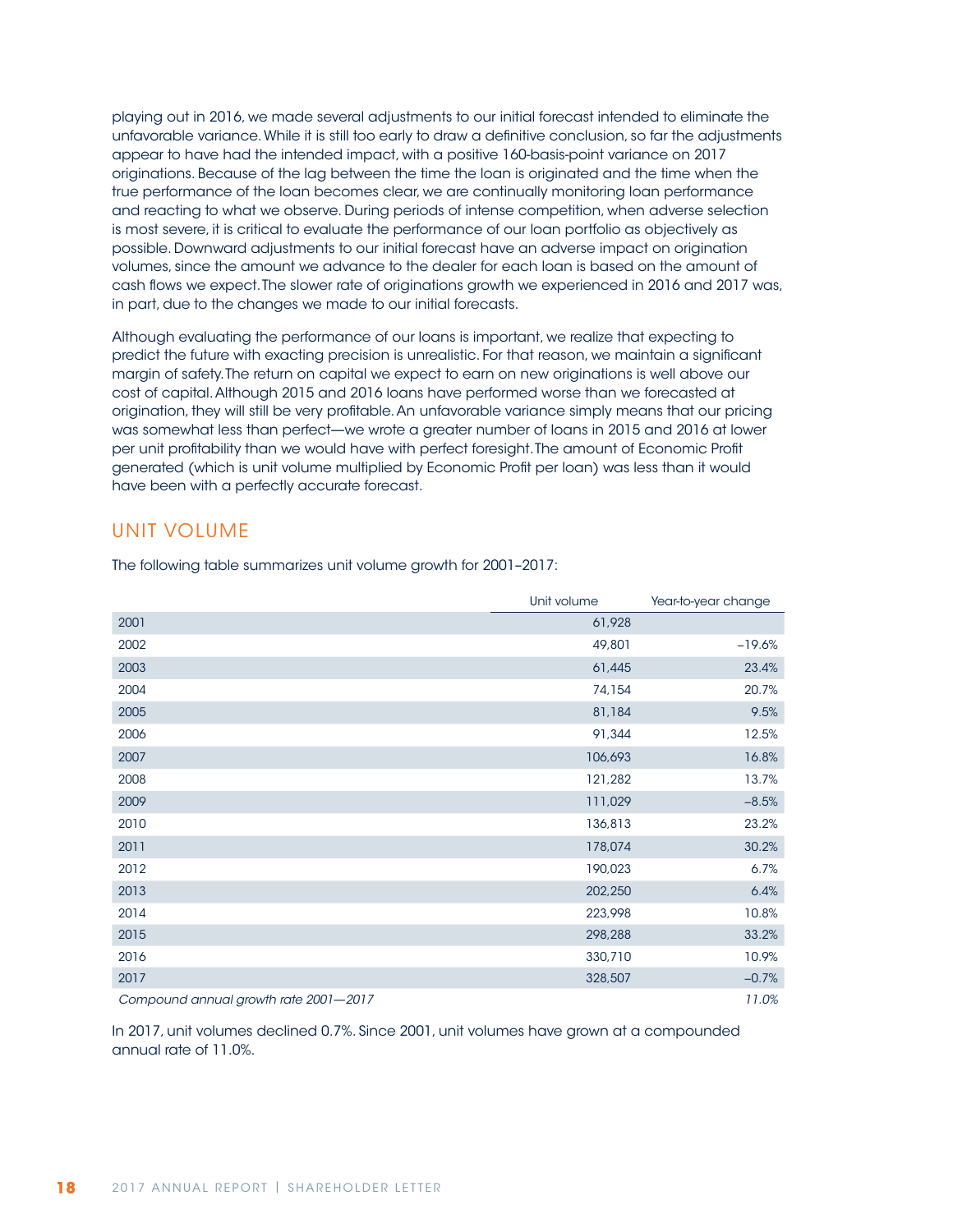Unit volume is a function of the number of active dealers and the average volume per dealer. The following table summarizes the trend in each of these variables from 2001 to 2017:

|      | Active dealers |          | Year-to-year change Unit volume per dealer | Year-to-year change |
|------|----------------|----------|--------------------------------------------|---------------------|
| 2001 | 1,180          |          | 52.5                                       |                     |
| 2002 | 843            | $-28.6%$ | 59.1                                       | 12.6%               |
| 2003 | 950            | 12.7%    | 64.7                                       | 9.5%                |
| 2004 | 1,212          | 27.6%    | 61.2                                       | $-5.4%$             |
| 2005 | 1,759          | 45.1%    | 46.2                                       | $-24.5%$            |
| 2006 | 2,214          | 25.9%    | 41.3                                       | $-10.6%$            |
| 2007 | 2,827          | 27.7%    | 37.7                                       | $-8.7%$             |
| 2008 | 3,264          | 15.5%    | 37.2                                       | $-1.3%$             |
| 2009 | 3,168          | $-2.9%$  | 35.0                                       | $-5.9%$             |
| 2010 | 3,206          | 1.2%     | 42.7                                       | 22.0%               |
| 2011 | 3,998          | 24.7%    | 44.5                                       | 4.2%                |
| 2012 | 5,319          | 33.0%    | 35.7                                       | $-19.8%$            |
| 2013 | 6,394          | 20.2%    | 31.6                                       | $-11.5%$            |
| 2014 | 7,247          | 13.3%    | 30.9                                       | $-2.2%$             |
| 2015 | 9,064          | 25.1%    | 32.9                                       | 6.5%                |
| 2016 | 10,536         | 16.2%    | 31.4                                       | $-4.6%$             |
| 2017 | 11,551         | 9.6%     | 28.4                                       | $-9.6%$             |

As the table shows, the gain in unit volumes since 2001 has resulted, in most years, from an increase in the number of active dealers partially offset by a reduction in volume per dealer.

We have grown the number of active dealers in 14 of the last 16 years. In 2002 and 2009, the number of active dealers decreased as capital constraints required us to restrict the number of new dealer enrollments. As mentioned previously, we face two challenges in growing our active dealer base. First, increased competition makes it more difficult to enroll new dealers and more difficult to retain those who have already enrolled, since they have more alternatives to choose from. Second, as the number of active dealers increases, it becomes harder to grow at the same rate. In spite of these two challenges, we grew active dealers by 9.6% in 2017, a result we attribute to the expansion of our field sales force and success with our Purchase program, which I will discuss in the next section. While we believe there is additional opportunity to grow active dealers, doing so will be difficult until the competitive environment improves.

After peaking in 2003 at 64.7 loans, volume per dealer declined in 11 of the next 14 years, a result we attribute to the challenge of achieving the same productivity per dealer as the number of dealers increases. In 2010 and 2011, volume per dealer increased due to a favorable competitive environment. (While the environment was favorable in 2008 and 2009 as well, we were capitalconstrained, which caused us to reduce volume per dealer through pricing.) In 2015, volume per dealer also increased, a result we attribute to several changes we made to our program in that year, including offering longer loan terms and implementing an electronic contracting solution. The electronic contracting solution simplifies our origination process for the dealer and enables us to fund our dealers more rapidly, without the need to send us a hard copy of the loan documents. Volume per dealer decreased in 2016 by 4.6% and in 2017 by 9.6%. Last year, volume per dealer was negatively impacted by the reduction in our initial collection forecast I mentioned earlier. This reduction occurred in September of 2016 and impacted year-over-year comparisons for the first three quarters of 2017. In the fourth quarter of 2017, volume per dealer grew 2.1%. While this was a positive result, it is obviously premature to draw any conclusions about what it might mean for future periods.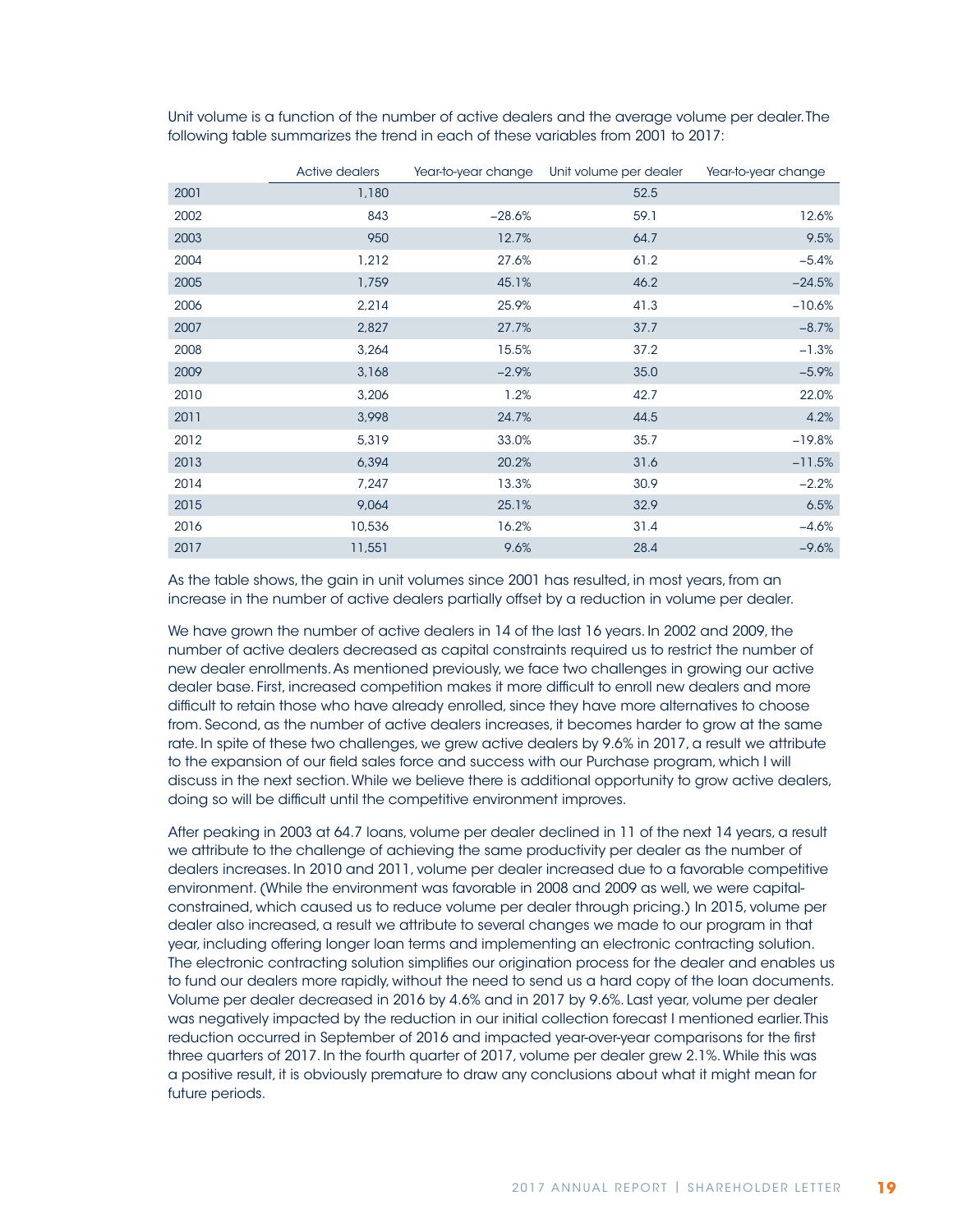## PURCHASE PROGRAM

We have two programs: the Portfolio program and the Purchase program. The Portfolio program, which we have offered since the late 1980s, has produced over 85% of our unit volume since 2005. This program provides dealers with a cash payment at the time the loan is originated (the "advance") and additional payments over time based on the performance of the loan (the "dealer holdback"). There are several aspects of the Portfolio program that we believe are advantageous. First, as described earlier, paying the dealer based on the performance of the loan creates an alignment of interests. Second, the dealer holdback provides a layer of protection in case our actual collection results are less than we forecasted. If that occurs, we offset a significant portion of the shortfall by reducing our dealer holdback liability. Finally, if loan performance is equal to or better than our expectations, the dealer ultimately makes more money using the Portfolio program than he does using the Purchase program. We love it when our dealers experience a financial reward for helping the customer succeed.

The Purchase program is a more traditional indirect auto finance product in that the dealer receives only a single payment at loan origination in exchange for assigning the loan to us. There is no financial incentive for the dealer tied to the performance of the loan, and we are not insulated from credit risk. With Purchase loans, if actual collections are less than we forecasted, our revenue is impacted by the full amount of any shortfall.

Given the advantages of the Portfolio program, we strongly prefer to invest in it as much of our capital as possible. However, because it generates high returns on capital, in most periods we have been unable to grow the program rapidly enough for it to absorb all of the capital generated. We developed the Purchase program both to attract dealers who have historically not been interested in our Portfolio program, and to gain an additional way to invest capital at attractive returns.

|                                          | Total       |                        |             | Portfolio program      | Purchase program |                        |  |
|------------------------------------------|-------------|------------------------|-------------|------------------------|------------------|------------------------|--|
| Consumer Ioan<br>assignment year         | Unit volume | Year-to-year<br>change | Unit volume | Year-to-year<br>change | Unit volume      | Year-to-year<br>change |  |
| 2005                                     | 81,184      |                        | 73,708      |                        | 7,476            |                        |  |
| 2006                                     | 91,344      | 12.5%                  | 87,519      | 18.7%                  | 3,825            | $-48.8%$               |  |
| 2007                                     | 106,693     | 16.8%                  | 87,872      | 0.4%                   | 18,821           | 392.1%                 |  |
| 2008                                     | 121,282     | 13.7%                  | 85,092      | $-3.2%$                | 36,190           | 92.3%                  |  |
| 2009                                     | 111,029     | $-8.5%$                | 96,076      | 12.9%                  | 14,953           | $-58.7%$               |  |
| 2010                                     | 136,813     | 23.2%                  | 124,388     | 29.5%                  | 12,425           | $-16.9%$               |  |
| 2011                                     | 178,074     | 30.2%                  | 164,653     | 32.4%                  | 13,421           | 8.0%                   |  |
| 2012                                     | 190,023     | 6.7%                   | 177.985     | 8.1%                   | 12,038           | $-10.3%$               |  |
| 2013                                     | 202,250     | 6.4%                   | 189,101     | 6.2%                   | 13,149           | 9.2%                   |  |
| 2014                                     | 223,998     | 10.8%                  | 203,155     | 7.4%                   | 20,843           | 58.5%                  |  |
| 2015                                     | 298,288     | 33.2%                  | 260,604     | 28.3%                  | 37,684           | 80.8%                  |  |
| 2016                                     | 330,710     | 10.9%                  | 260,026     | $-0.2%$                | 70,684           | 87.6%                  |  |
| 2017                                     | 328,507     | $-0.7%$                | 238,313     | $-8.4%$                | 90,194           | 27.6%                  |  |
| Compound annual growth<br>rate 2005-2017 |             | 12.4%                  |             | 10.3%                  |                  | 23.1%                  |  |

The Purchase program has been offered since 2005. The following table summarizes volume from each program since that time: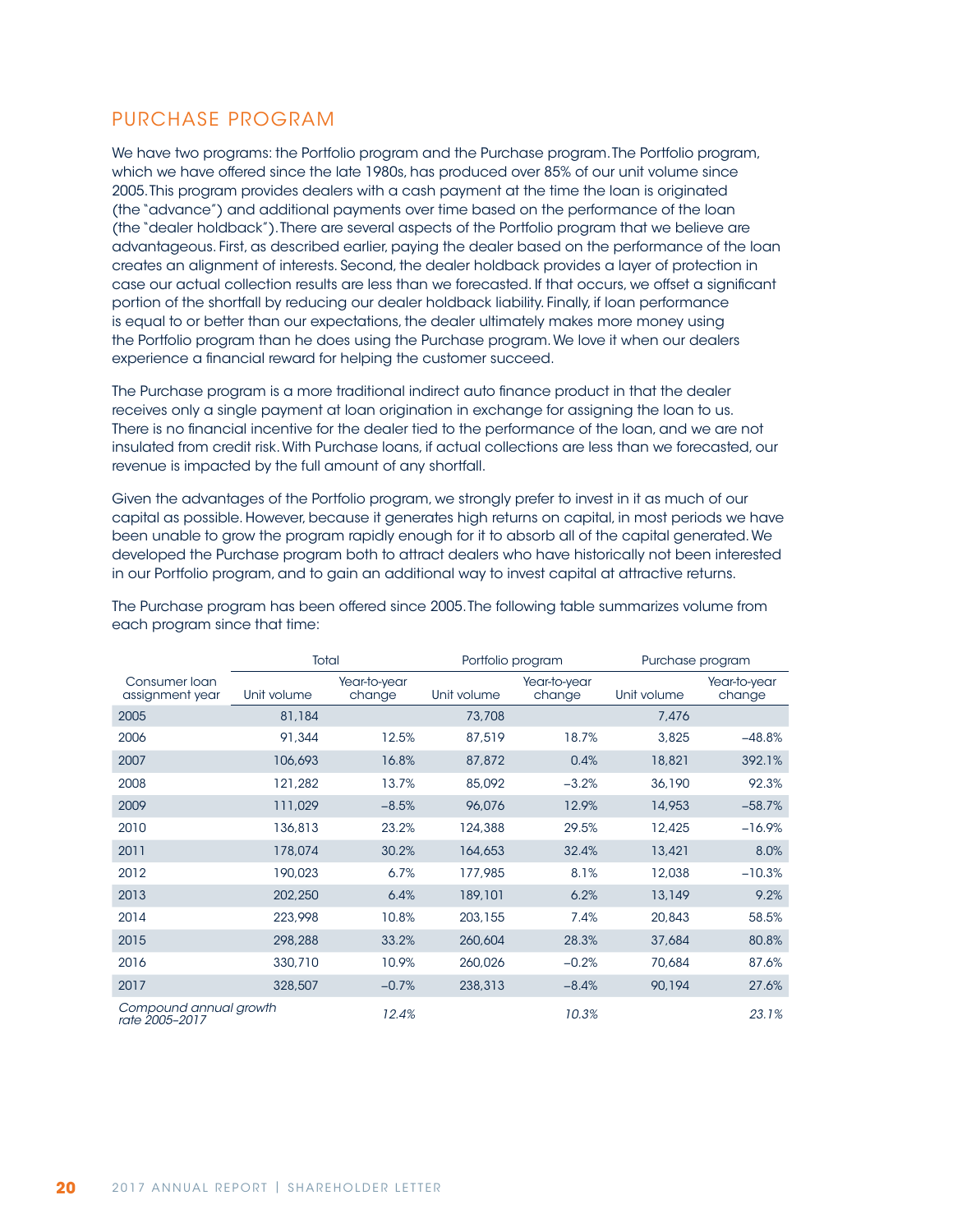Purchase loans have been profitable each year, including those years impacted by the financial crisis. However, we recognize that if collections fall short of our forecast, the impact on profitability will be much greater with Purchase loans than with Portfolio loans. In other words, while Purchase loans have been very profitable historically, they are more risky.

|                                  |                                           | Portfolio program   | Purchase program |                                           |                     |          |  |  |
|----------------------------------|-------------------------------------------|---------------------|------------------|-------------------------------------------|---------------------|----------|--|--|
|                                  | Forecasted collection<br>percentage as of |                     |                  | Forecasted collection<br>percentage as of |                     |          |  |  |
| Consumer loan<br>assignment year | December 31,<br>2017                      | Initial<br>forecast | Variance         | December 31,<br>2017                      | Initial<br>forecast | Variance |  |  |
| 2005                             | 73.6%                                     | 74.0%               | $-0.4%$          | 75.7%                                     | 74.7%               | 1.0%     |  |  |
| 2006                             | 69.9%                                     | 71.3%               | $-1.4%$          | 75.6%                                     | 74.0%               | 1.6%     |  |  |
| 2007                             | 68.0%                                     | 70.2%               | $-2.2%$          | 68.6%                                     | 72.7%               | $-4.1%$  |  |  |
| 2008                             | 70.8%                                     | 70.2%               | 0.6%             | 69.8%                                     | 68.8%               | 1.0%     |  |  |
| 2009                             | 79.2%                                     | 72.1%               | 7.1%             | 80.8%                                     | 70.5%               | 10.3%    |  |  |
| 2010                             | 77.5%                                     | 73.6%               | 3.9%             | 78.7%                                     | 73.1%               | 5.6%     |  |  |
| 2011                             | 74.6%                                     | 72.4%               | 2.2%             | 76.3%                                     | 72.7%               | 3.6%     |  |  |
| 2012                             | 73.6%                                     | 71.3%               | 2.3%             | 75.9%                                     | 71.4%               | 4.5%     |  |  |
| 2013                             | 73.4%                                     | 72.1%               | 1.3%             | 74.3%                                     | 71.6%               | 2.7%     |  |  |
| 2014                             | 71.6%                                     | 71.9%               | $-0.3%$          | 72.7%                                     | 70.9%               | 1.8%     |  |  |
| 2015                             | 64.8%                                     | 67.5%               | $-2.7%$          | 69.8%                                     | 68.5%               | 1.3%     |  |  |
| 2016                             | 63.9%                                     | 65.1%               | $-1.2%$          | 67.5%                                     | 66.5%               | 1.0%     |  |  |
| 2017                             | 65.0%                                     | 63.8%               | 1.2%             | 67.1%                                     | 64.6%               | 2.5%     |  |  |
| Average <sup>2</sup>             | 69.6%                                     | 69.1%               | 0.5%             | 70.6%                                     | 68.4%               | 2.2%     |  |  |

The following table compares, for Portfolio loans and Purchase loans, our latest collection forecast with our initial forecast:

The forecasted collection rates presented for Portfolio loans and Purchase loans reflect the loan classification at the time of "<br>assignment. Under our Portfolio program, certain events may result in dealers' forfeiting th transfer the dealer's loans from the Portfolio loan portfolio to the Purchase loan portfolio in the period this forfeiture occurs. For the current year's letter, we have changed the presentation of current forecasted collection rates for each consumer loan<br>assignment year to exclude the impact of transfers. For the prior-year letter, the presentation rates for each consumer loan assignment year reflected the loan classification that resulted from the transfers. <sup>2</sup> Calculated using a weighted average based on loan origination dollars.

The table shows that over the last 13 years, Purchase loans have performed modestly better than Portfolio loans, as indicated by their weighted average variances (of 220 basis points and 50 basis points, respectively). Purchase loans did perform worse than Portfolio loans in 2007, but we have made changes to our Purchase program since that time based on what we have learned.

Not all dealers are eligible for the Purchase program. We use data we have accumulated over time to decide which dealers are eligible. Most Purchase loans are generated from larger, franchised dealerships, a segment that has historically been difficult to penetrate with our Portfolio program.

In recent years, we have experienced rapid growth in Purchase loans as we have expanded our eligibility criteria and increased the amount we pay the dealer for the loans. We believe our current pricing still leaves us with a significant margin of safety and allows us to invest additional capital at attractive returns. If the competitive environment improves, we expect we will have more opportunity to invest our capital in Portfolio loans. If we do, we will likely reduce the portion of our capital invested in Purchase loans.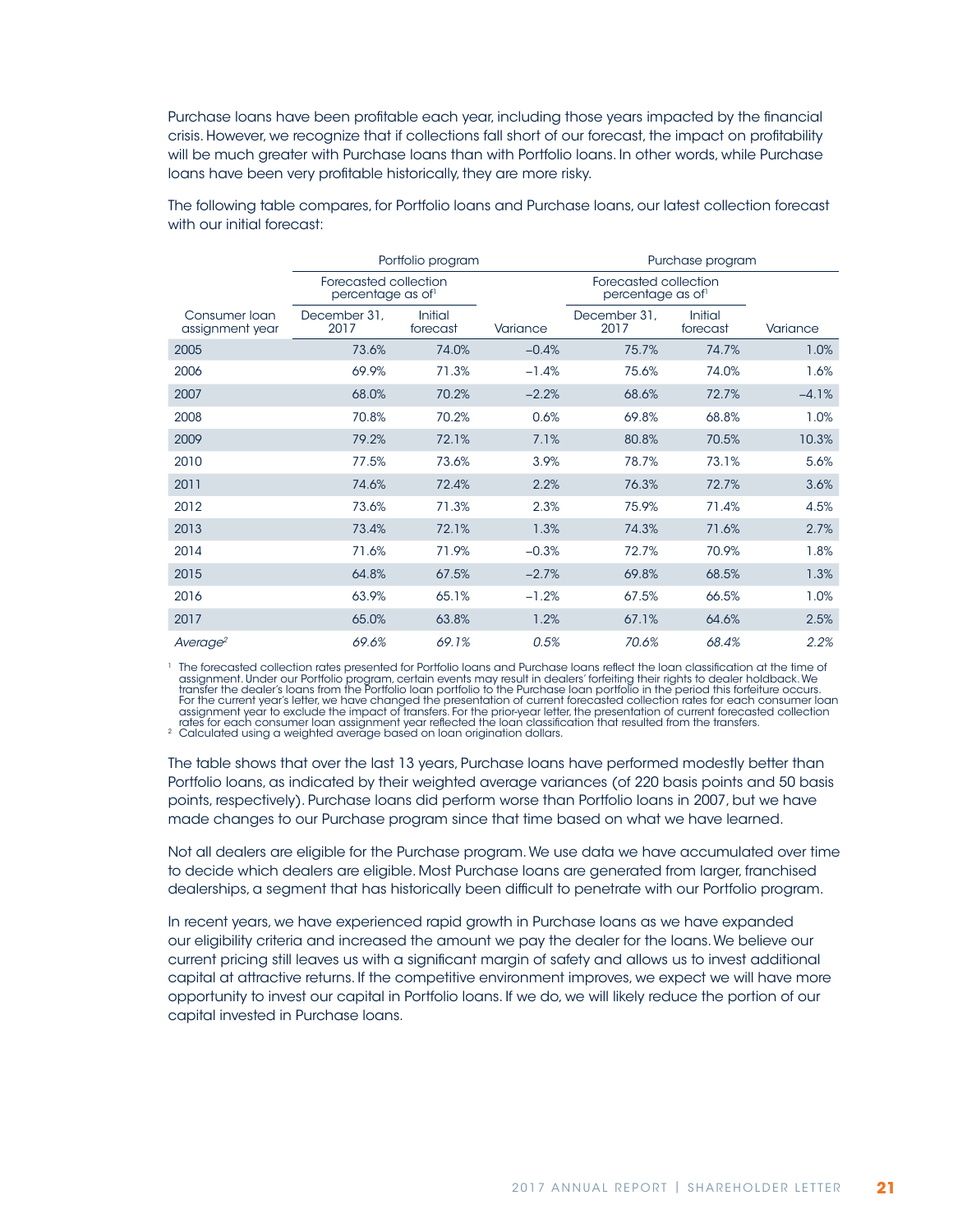### SHAREHOLDER DISTRIBUTIONS

Like any profitable business, we generate cash. Historically, we have used this cash to fund originations growth, repay debt or fund share repurchases.

We have used excess capital to repurchase shares when prices are at or below our estimate of intrinsic value (which is the discounted value of future cash flows). As long as the share price is at or below intrinsic value, we prefer share repurchases to dividends for several reasons. First, repurchasing shares below intrinsic value increases the value of the remaining shares. Second, distributing capital to shareholders through a share repurchase gives shareholders the option to defer taxes by electing not to sell any of their holdings. A dividend does not allow shareholders to defer taxes in this manner. Finally, repurchasing shares enables shareholders to increase their ownership, receive cash or do both based on their individual circumstances and view of the value of a Credit Acceptance share. (They do both if the proportion of shares they sell is smaller than the ownership stake they gain through the repurchase.) A dividend does not provide similar flexibility.

Since beginning our share repurchase program in mid-1999, we have repurchased approximately 33.4 million shares at a total cost of \$1.6 billion. In 2017, we repurchased approximately 610,000 shares at a total cost of \$123.5 million.

At times, it will appear we have excess capital but we won't be active in repurchasing our shares. This can occur for several reasons. First, the assessment of our capital position involves a high degree of judgment. We need to consider future expected capital needs and the likelihood that this capital will be available. Simply put, when our debt-to-equity ratio falls below the normal trend line, it doesn't necessarily mean we have concluded that we have excess capital. Our first priority is always to make sure we have enough capital to fund our business, and such assessments are always made using conservative assumptions. Second, we may have excess capital but conclude our shares are overvalued relative to intrinsic value or are trading at a level where we believe it's likely they could be purchased at a lower price at some point in the future. The assessment of intrinsic value is also highly judgmental. Fortunately for shareholders, we have two members of our Board, Tom Tryforos and Scott Vassalluzzo, who have had long and remarkable careers in investing in equities and are perfectly suited for the task of assessing the value of our business. My track record is less impressive. For reasons I can't defend, I have often argued on the side of waiting for a lower price. After many years of being wrong, I have learned to defer to Tom and Scott on this topic. The final reason we may be inactive in repurchasing shares has been the most common one over the years. We have often found ourselves with excess capital at a time when the share price was attractive, but we were in possession of material information that had not yet been made public. During such periods, we suspend our share repurchases until the information has been disclosed.

Unless we disclose a different intention, shareholders should assume we are following the approach outlined in this section. Our first priority will be to fund the business. If we conclude we have excess capital, we will return that capital to shareholders through share repurchases. If we are inactive for a period, shareholders should not assume that we believe our shares are overvalued.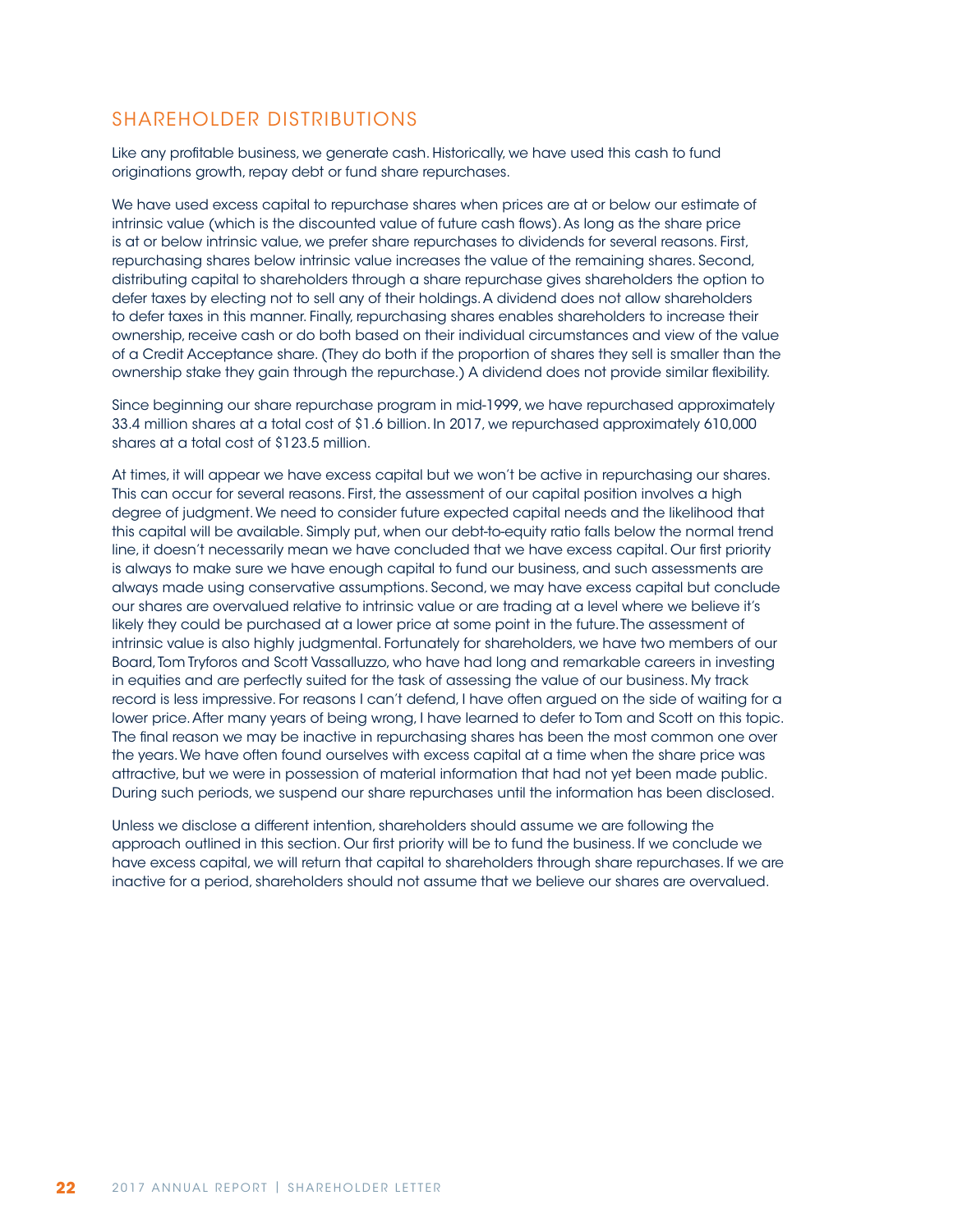## KEY SUCCESS FACTORS

Our financial success is a result of having a unique and valuable product and of putting in many years of hard work to develop the business.

Our core product has remained essentially unchanged for 45 years. We provide auto loans to consumers regardless of their credit history. Our customers consist of individuals who have typically been turned away by other lenders. Traditional lenders have many reasons for declining a loan. We have always believed that a significant number of individuals, if given an opportunity to establish or reestablish a positive credit history, will take advantage of it. As a result of this belief, we have changed the lives of millions of people.

However, as we have found, having a unique and valuable product is only one of the elements we need if we are to make our business successful. There are others, and many have taken years to develop. The following summarizes the key elements of our success today:

- We have developed the ability to offer financing for consumers, regardless of their credit history, while maintaining an appropriate return on capital. It took years to develop the processes and accumulate the customer and loan performance data that we use to make profitable loans in our segment of the market.
- We understand the daily execution required to successfully service a portfolio of automobile loans to customers in our target market. There are many examples of companies in our industry that underestimated the effort involved and produced poor financial results. Approximately 45% of our team members work directly on some aspect of servicing our loan portfolio, and we are fortunate to have such a capable and engaged group.
- We have learned how to develop relationships with dealers that are profitable. Forging a profitable relationship requires us to select the right dealer, align incentives, communicate constantly and create processes to enforce standards. In our segment of the market, the dealer has significant influence over loan performance. Learning how to create relationships with dealers who share our passion for changing lives has been one of our most important accomplishments.
- We have developed a strong management team. Because we are successful at retaining our managers, they become stronger each year as they gain experience with our business. Our senior management team, consisting of 28 individuals, averages 15 years of experience with our company. While we have added talent selectively over the past few years, the experience of our team is a key advantage. Our success in growing the business while simultaneously improving our returns on capital could not have occurred without the dedication and energy of this talented group.
- We have strengthened our focus on our core business. At times in our history, our focus had been diluted by the pursuit of other, non-core opportunities. Today, we offer one product and focus 100% of our energy and capital on perfecting this product and providing it profitably.
- We have developed a unique software application, CAPS, for originating auto loans. Traditional indirect lending is inefficient. Many traditional lenders take one to four hours to process a loan application, and they decline most of the applications they process. We take 60 seconds, and we approve 100% of the applications submitted, 24 hours a day, seven days a week. In addition, our CAPS system makes our program easier for dealers to use, and allows us to deploy much more precise risk-adjusted pricing.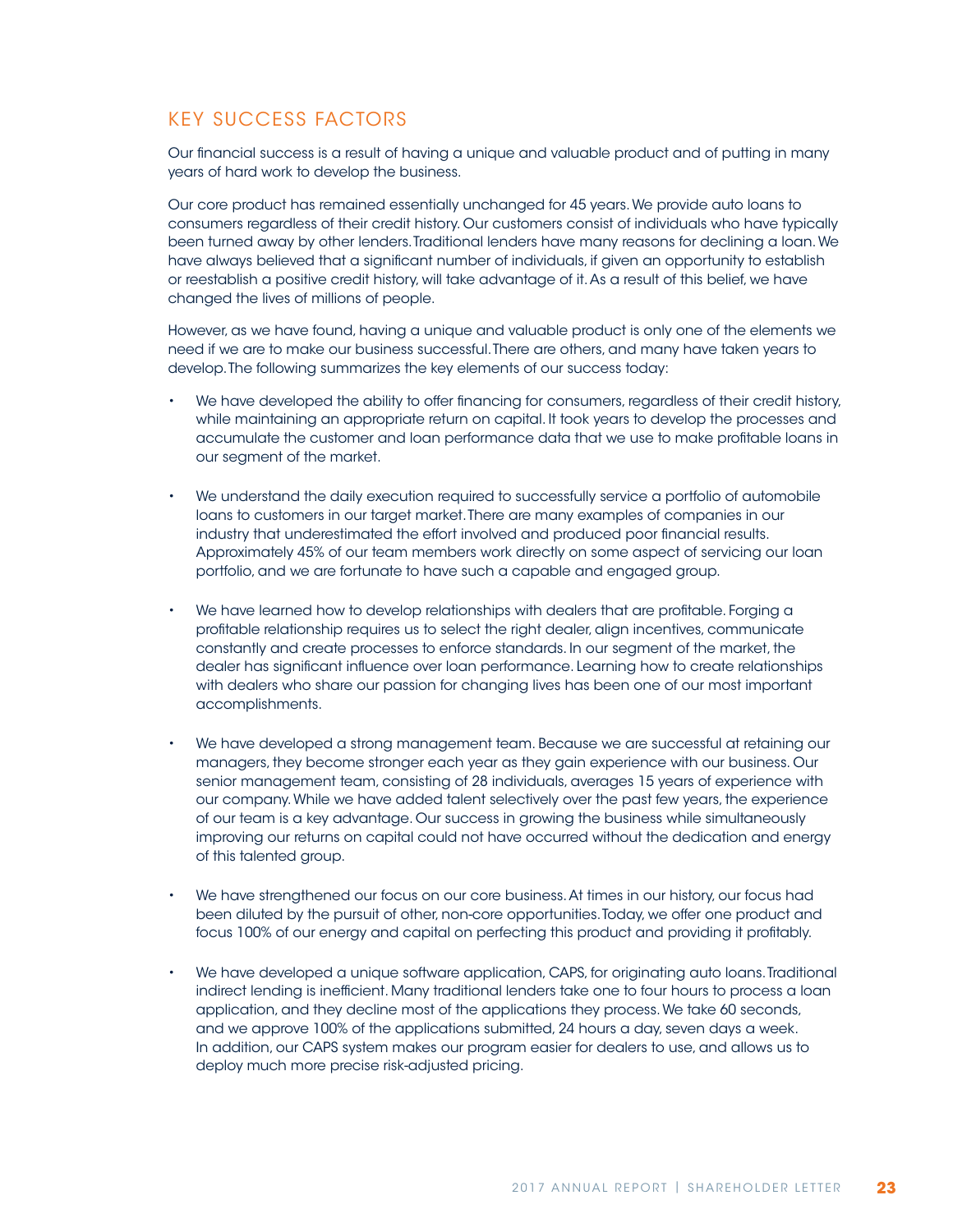- We have developed a high-quality field sales force. Our sales team provides real value to our dealers. Team members act as consultants as we teach dealers how to successfully serve our market segment.
- We have developed the ability to execute our loan origination process consistently over time. Consistent execution is difficult, as it requires us to maintain an appropriate balance between providing excellent service to our dealers and ensuring the loans we originate meet our standards. We measure both loan compliance and dealer satisfaction to assess our performance, and use these measures to make adjustments when necessary.
- We are well positioned from a capital perspective. As mentioned above, we maintain diverse funding sources, have lengthened the term of our debt facilities and maintain substantial unused and available credit lines. Our capital structure remains conservative and our lending relationships, which we have developed over a long period of time, remain strong. We believe our lenders were impressed with our performance during the financial crisis, and their confidence in our company was enhanced as a result.
- We devote a large portion of our time to something we call organizational health. Organizational health is about putting our team members in position to do their best work. For that, we focus consistently on 10 elements of operational effectiveness, including setting clear expectations, managing performance, providing training, maintaining effective incentive compensation plans, establishing the right environment and providing the technology and processes required for operational excellence. These efforts make a difference. Recently, we were named to *Fortune* magazine's 2018 list of 100 Best Companies to Work For. This is the fifth consecutive year we have achieved this honor.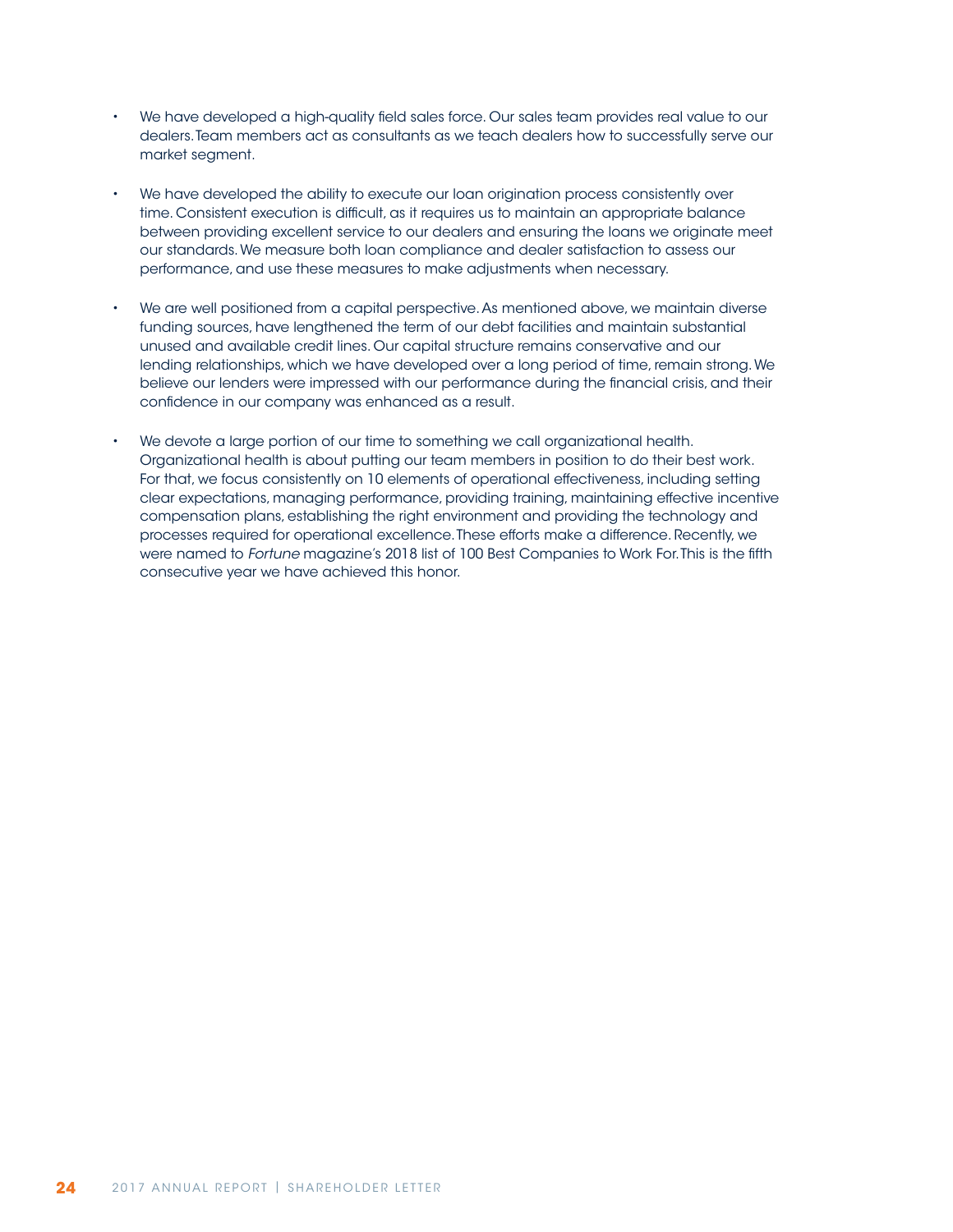### A FINAL NOTE

Our President, Steve Jones, has decided to retire effective June 30 of this year. Steve and I have worked together for over 20 years and he has served as our President since April of 2007. Steve started his career in our U.K. operation. Although I was not our CEO at the time, I was given responsibility for the U.K. operation. While I believed our U.K. business had potential, it presented many challenges at the time, including significant turnover in leadership, which left us in a fragile and risky position. When I met Steve, he was leading our U.K. loan servicing function. I got to know Steve during this period and realized he was the answer to my problems. This was a pattern that repeated itself for the next 20 years. We have faced many challenges, but Steve proved himself to be a world-class problem solver, a clear thinker and a great leader. His contribution to our success has been vital, and he has made my life much easier in the process. At the time Steve took over as Managing Director of our U.K. operation in late 1999, neither Steve nor I had experience running a business. We learned together, and I have benefited greatly from his influence over many years.

Steve's retirement is a significant event for our company. While our success does not depend on any one individual, I expect the transition will include some challenges. At the same time, I have confidence in our team. It is deeper and more talented than it has ever been, and this period of transition will present an opportunity for others to contribute in different ways.

One member of Steve's team received notable recognition this past year. Kathy Kantzer, Senior Vice President, received a leadership award from Great Place to Work®, the organization that selects the companies that are recognized each year in *Fortune* magazine's list of 100 Best Companies to Work For. The award recognized the achievements of top women leaders from companies that made the 2018 list, of which we were one. Kathy certainly deserved the award and is another great example of how our people have contributed to our success. Kathy's responsibilities include managing a team of approximately 500 people responsible for customer service and loan servicing. The work her team does is both important and challenging, and her people are highly engaged. As part of our application for the *Fortune* Top 100 list, our people participate in an annual survey administered by Great Place to Work. Last year, 96% of those responding to the survey on Kathy's team viewed our company as a great place to work, a result we would love to have achieved for the entire company. We ranked #61 on the 2018 Top 100 list. A higher ranking is certainly achievable if we can figure out how to emulate her success.

In last year's letter, I talked about the seven individuals who comprise our senior leadership team. Although some aspects of our performance in 2017 fell short of our collective expectations, these team members responded to the challenges by displaying the same admirable qualities I described last year. Perhaps their most important accomplishment has been the creation of a culture that attracts great people and provides them with an environment where they can do their best work.

Our business is difficult. We compete with banks that have a significant cost-of-funds advantage through their low-cost deposits. We compete with much larger companies that have an advantage due to economies of scale. And we compete with credit unions that aren't required to earn a profit. Our only advantage is our people. We start with customers that other companies avoid, and we provide these individuals with an opportunity to improve their lives using our product. I am proud of what our people have accomplished, and I am grateful for their efforts.

BADL

Brett A. Roberts Chief Executive Officer April 11, 2018

Certain statements herein are forward-looking statements that are subject to certain risks. Please see "Forward-Looking Statements" on page 41 of our Annual Report on Form 10-K for the year ended December 31, 2017.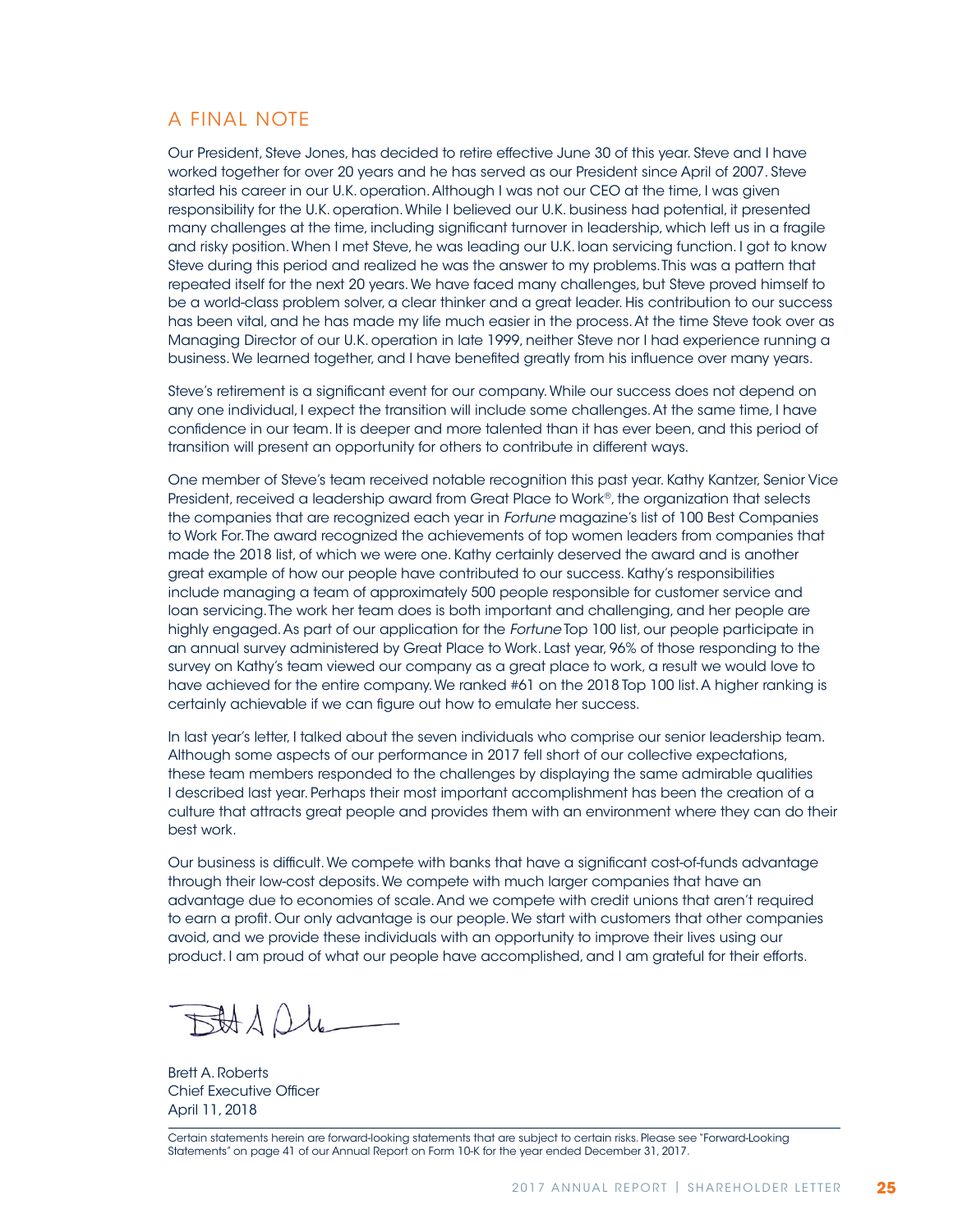### EXHIBIT A

#### *RECONCILIATION OF GAAP FINANCIAL RESULTS TO NON-GAAP MEASURES*

| (\$ in millions) |                           |       |                                     |        |                           |                          |                            |       |                          |         |                            | Adjusted |                    | Imputed |                    |       |
|------------------|---------------------------|-------|-------------------------------------|--------|---------------------------|--------------------------|----------------------------|-------|--------------------------|---------|----------------------------|----------|--------------------|---------|--------------------|-------|
|                  | <b>GAAP</b> net<br>income |       | <b>Floating yield</b><br>adjustment |        | Program fee<br>adjustment |                          | Senior notes<br>adjustment |       | Income tax<br>adjustment |         | net<br>income <sup>1</sup> |          | cost of<br>equity  |         | Economic<br>Profit |       |
| 2001             | \$                        | 24.7  | \$                                  | 1.2    | $\mathsf{\hat{S}}$        | (1.1)                    | \$                         |       | \$                       | 2.0     | \$                         | 26.8     | $\mathsf{\hat{S}}$ | (29.7)  | \$                 | (2.9) |
| 2002             | \$                        | 29.8  | \$                                  | 2.8    | \$                        | (2.2)                    | \$                         |       | \$                       | 2.9     | \$                         | 33.3     | \$                 | (35.5)  | \$                 | (2.2) |
| 2003             | \$                        | 24.7  | $\mathsf{\hat{S}}$                  | 1.4    | \$                        | (2.1)                    | \$                         |       | \$                       | 5.7     | $\mathsf{\hat{S}}$         | 29.7     | Ś                  | (34.7)  | \$                 | (5.0) |
| 2004             | \$                        | 57.3  | \$                                  | (0.1)  | Ŝ                         | (1.0)                    | \$                         |       | \$                       | (1.8)   | \$                         | 54.4     | \$                 | (34.5)  | \$                 | 19.9  |
| 2005             | \$                        | 72.6  | \$                                  | (2.2)  | $\mathsf{\hat{S}}$        | (2.1)                    | \$                         |       | \$                       | 0.1     | \$                         | 68.4     | \$                 | (34.5)  | $\mathsf{\hat{S}}$ | 33.9  |
| 2006             | \$                        | 58.6  | \$                                  | 0.4    | \$                        | (2.8)                    | \$                         |       | \$                       | (1.7)   | \$                         | 54.5     | \$                 | (29.6)  | \$                 | 24.9  |
| 2007             | \$                        | 54.9  | $\mathsf{\hat{S}}$                  | 3.6    | $\mathsf{\hat{S}}$        | 5.0                      | \$                         |       | \$                       | (1.2)   | \$                         | 62.3     | $\mathsf{\hat{S}}$ | (27.3)  | $\mathsf{\hat{S}}$ | 35.0  |
| 2008             | \$                        | 67.2  | \$                                  | 13.1   | \$                        | 2.0                      | \$                         |       | \$                       | 0.4     | \$                         | 82.7     | \$                 | (35.8)  | \$                 | 46.9  |
| 2009             | \$                        | 146.3 | \$                                  | (19.6) | $\mathsf{\hat{S}}$        | 0.8                      | $\mathsf{\hat{S}}$         |       | \$                       | (1.8)   | \$                         | 125.7    | \$                 | (45.9)  | $\mathsf{\hat{S}}$ | 79.8  |
| 2010             | \$                        | 170.1 | \$                                  | 0.5    | \$                        | 0.3                      | \$                         |       | \$                       | 10.4    | \$                         | 160.5    | \$                 | (47.8)  | \$                 | 112.7 |
| 2011             | \$                        | 188.0 | \$                                  | 7.1    | \$                        | 0.3                      | \$                         |       | \$                       | (1.3)   | \$                         | 194.1    | \$                 | (51.0)  | $\mathsf{\hat{S}}$ | 143.1 |
| 2012             | \$                        | 219.7 | \$                                  | —      | \$                        | —                        | \$                         |       | \$                       | (3.5)   | \$                         | 216.2    | Ś                  | (56.6)  | \$                 | 159.6 |
| 2013             | \$                        | 253.1 | \$                                  | (2.5)  | \$                        |                          | \$                         |       | \$                       | (2.3)   | \$                         | 248.3    | $\mathsf{\hat{S}}$ | (75.1)  | $\mathsf{\hat{S}}$ | 173.2 |
| 2014             | \$                        | 266.2 | \$                                  | (6.0)  | \$                        | $\overline{\phantom{0}}$ | \$                         | 12.5  | \$                       | (1.0)   | \$                         | 271.7    | \$                 | (87.5)  | \$                 | 184.2 |
| 2015             | \$                        | 299.7 | \$                                  | 12.9   | $\mathsf{\hat{S}}$        | —                        | \$                         | (2.0) | \$                       | (0.8)   | \$                         | 309.8    | $\mathsf{\hat{S}}$ | (93.2)  | \$                 | 216.6 |
| 2016             | \$                        | 332.8 | \$                                  | 28.1   | \$                        |                          | \$                         | (2.1) | \$                       | 1.8     | \$                         | 360.6    | S                  | (113.8) | \$                 | 246.8 |
| 2017             | Ś                         | 470.2 | \$                                  | 34.1   | Ś                         |                          | \$                         | (2.1) | Ś                        | (102.4) | Ś                          | 399.8    | Ś                  | (142.8) | Ś                  | 257.0 |

| (\$ in millions) |                                                         |                    |                                     |                    |                           |                     |                            |                     |                                                      |                    |                          | Adjusted                       |
|------------------|---------------------------------------------------------|--------------------|-------------------------------------|--------------------|---------------------------|---------------------|----------------------------|---------------------|------------------------------------------------------|--------------------|--------------------------|--------------------------------|
|                  | <b>GAAP</b> average<br>capital<br>invested <sup>2</sup> |                    | <b>Floating yield</b><br>adjustment |                    | Program fee<br>adjustment |                     | Senior notes<br>adjustment |                     | Deferred debt<br>issuance<br>adjustment <sup>3</sup> |                    | Income tax<br>adjustment | average<br>capital<br>invested |
| 2001             | \$<br>466.2                                             | $\mathsf{\hat{S}}$ | 3.4                                 | $\mathsf{\hat{S}}$ | (0.3)                     | \$                  |                            | \$                  | 0.6                                                  | $\mathsf{\hat{S}}$ |                          | \$<br>469.9                    |
| 2002             | \$<br>457.1                                             | Ŝ                  | 5.8                                 | \$                 | (1.4)                     | \$                  |                            | \$                  | 0.5                                                  | \$                 |                          | \$<br>462.0                    |
| 2003             | \$<br>430.3                                             | $\mathsf{\hat{S}}$ | 7.9                                 | $\zeta$            | (2.4)                     | $\hat{\mathcal{S}}$ |                            | \$                  | 1.7                                                  | \$                 |                          | \$<br>437.5                    |
| 2004             | \$<br>476.5                                             | \$                 | 8.7                                 | \$                 | (3.3)                     | \$                  |                            | \$                  | 1.8                                                  | \$                 |                          | \$<br>483.7                    |
| 2005             | \$<br>519.4                                             | $\mathsf{\hat{S}}$ | 7.5                                 | $\mathsf{S}$       | (4.5)                     | $\hat{\mathcal{S}}$ |                            | \$                  | 1.0                                                  | $\mathsf{\hat{S}}$ |                          | \$<br>523.4                    |
| 2006             | \$<br>548.0                                             | Ŝ                  | 5.5                                 | \$                 | (7.0)                     | \$                  |                            | \$                  | 2.0                                                  | \$                 |                          | \$<br>548.5                    |
| 2007             | \$<br>706.1                                             | \$                 | 8.2                                 | \$                 | (5.9)                     | $\mathsf{S}$        |                            | \$                  | 1.7                                                  | \$                 |                          | \$<br>710.1                    |
| 2008             | \$<br>960.7                                             | Ŝ                  | 13.8                                | \$                 | (2.4)                     | \$                  |                            | \$                  | 2.9                                                  | \$                 |                          | \$<br>975.0                    |
| 2009             | \$<br>983.6                                             | $\mathsf{\hat{S}}$ | 13.2                                | $\mathsf{\hat{S}}$ | (1.0)                     | $\mathsf{S}$        |                            | \$                  | 2.9                                                  | \$                 |                          | \$<br>998.7                    |
| 2010             | \$<br>1,057.3                                           | Ŝ                  | 5.2                                 | Ŝ                  | (0.5)                     | \$                  |                            | \$                  | 12.2                                                 | \$                 |                          | \$<br>1,074.2                  |
| 2011             | \$<br>1,346.0                                           | $\mathsf{\hat{S}}$ | 9.4                                 | $\mathsf{S}$       | (0.3)                     | $\mathsf{S}$        |                            | \$                  | 16.0                                                 | \$                 |                          | \$<br>1,371.1                  |
| 2012             | \$<br>1,715.3                                           | Ŝ                  | 11.1                                | Ŝ                  |                           | \$                  |                            | \$                  | 16.4                                                 | \$                 |                          | \$<br>1,742.8                  |
| 2013             | \$<br>2,024.5                                           | $\mathsf{\hat{S}}$ | 9.9                                 | $\mathsf{S}$       |                           | $\mathsf{\hat{S}}$  |                            | \$                  | 14.8                                                 | \$                 |                          | \$<br>2,049.2                  |
| 2014             | \$<br>2,324.8                                           | \$                 | 6.7                                 | Ŝ                  |                           | \$                  | (7.0)                      | \$                  | 13.6                                                 | \$                 |                          | \$<br>2,338.1                  |
| 2015             | \$<br>2,792.8                                           | \$                 | 7.0                                 | $\zeta$            |                           | \$                  | 14.7                       | $\hat{\mathcal{S}}$ | 17.4                                                 | \$                 |                          | \$<br>2,831.9                  |
| 2016             | \$<br>3,513.1                                           | \$                 | 29.6                                | \$                 |                           | \$                  | 12.7                       | \$                  | 16.6                                                 | \$                 |                          | \$<br>3,572.0                  |
| 2017             | \$<br>4,200.2                                           | \$                 | 51.6                                | $\mathsf{S}$       |                           | \$                  | 10.6                       | \$                  | 18.1                                                 | Ś                  | (4.1)                    | \$<br>4,276.4                  |

The adjusted net income results differ slightly from those published in the Company's year-end earnings releases. That is<br>because the earnings release figures include additional adjustments related to non-recurring expense

operations. Those additional adjustments have been excluded from this table for simplicity.<br><sup>2</sup> Average capital invested is defined as average debt plus average shareholders' equity.<br><sup>3</sup> The deferred debt issuance costs fr average capital on the same basis as reported in historical shareholder letters.